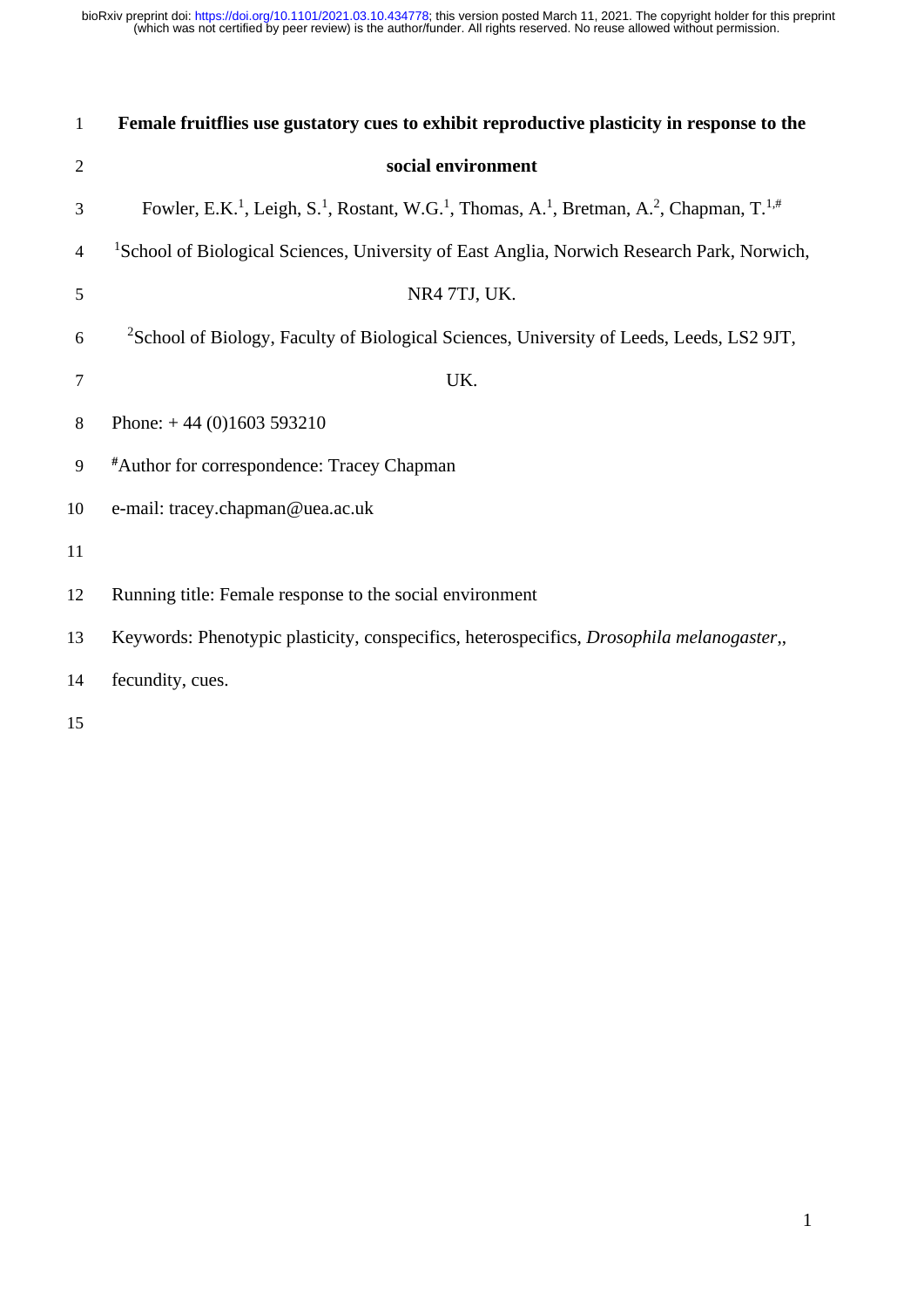#### **Abstract**

 Animals can exhibit remarkable reproductive plasticity in response to their social surroundings, with profound fitness consequences. The study of such plasticity in females, particularly in same-sex interactions, has been severely neglected. Here we measured the impact of variation in the pre-mating social environment on reproductive success in females and tested the underlying mechanisms involved. We used the *Drosophila melanogaster* model system to test the effect of varying female group size prior to mating and deployed physical and genetic methods to manipulate the perception of different social cues and sensory pathways. We found that socially isolated females were significantly more likely to retain unfertilised eggs before mating, but to show the opposite pattern and lay significantly more fertilised eggs in the 24h after mating, in comparison to grouped females. More than 27 48h of exposure to other females was necessary for this socially-induced plasticity to be expressed. Neither olfactory nor visual cues were involved in mediating these responses. Instead, we found that females detected other females through direct contact with the deposits they leave behind, even in the absence of eggs. The results demonstrate that females show striking reproductive plasticity in response to their social surroundings and that the nature of their plastic reproductive responses, and the cues they use, differ markedly from those of males. The results emphasise the stark contrasts in how each sex realises reproductive success.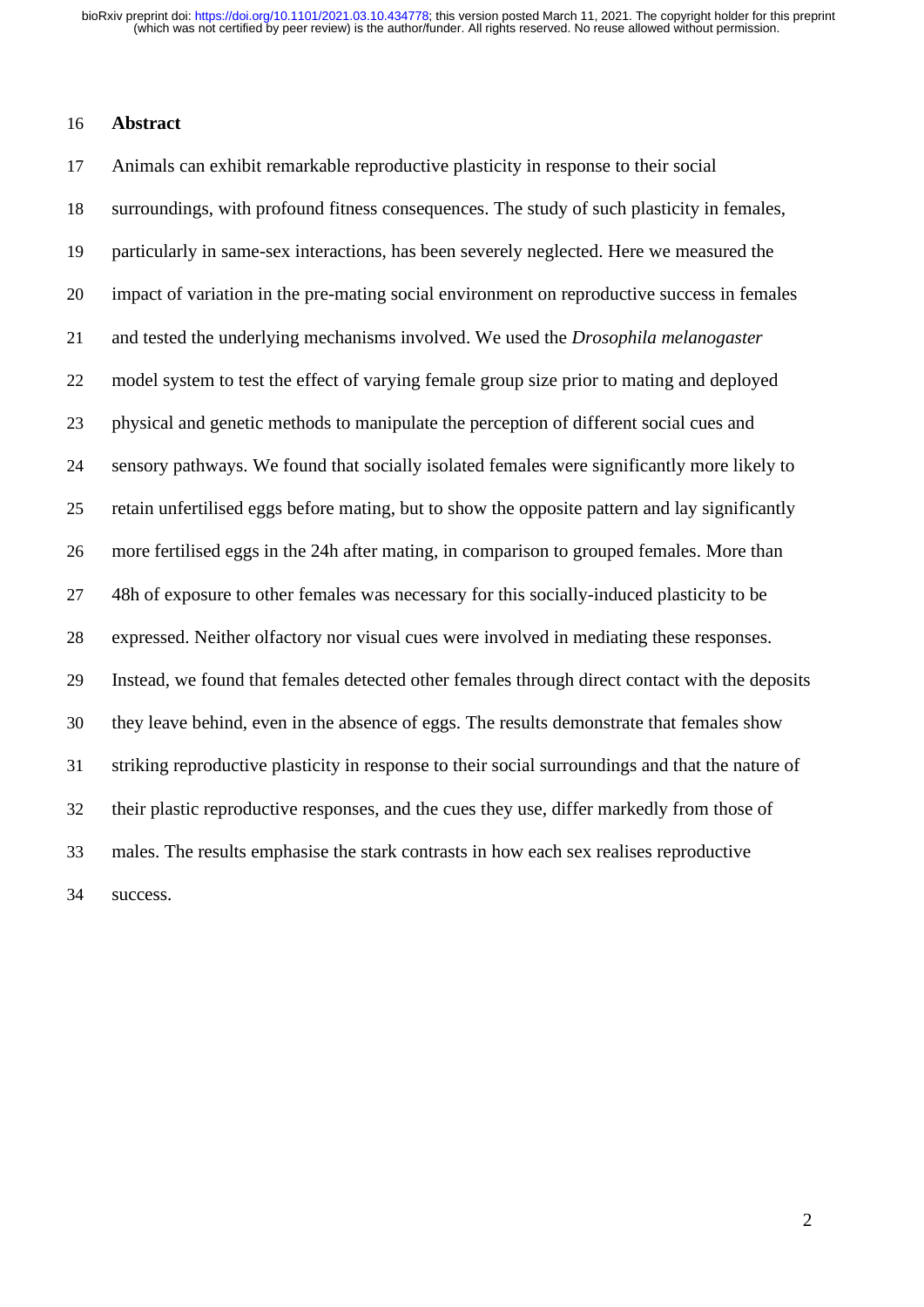#### **Introduction**

 Phenotypic plasticity (the expression of different phenotypes from the same genotype) is a widespread and important component of fitness, allowing individuals to adaptively alter their behaviour or physiology in response to environmental variation (Pigliucci, 2001; West- Eberhard, 2003). An organism's social surroundings (e.g. the local density and ratio of male and female conspecifics and heterospecifics) can vary considerably (Kasumovic & Brooks, 2011). Sex differences in birth and death rates or sexual maturity can cause temporal shifts in sex ratio, either on an immediate, short-term basis or over seasons or successive years. Other factors such as immigration, dispersal and the level of predation also contribute to a dynamic social environment (Kasumovic & Brooks, 2011). The density and identity of individuals in the social milieu can signal resource quality or the expected likelihood of competition (Davis *et al*., 2011). For example, the sex ratio of conspecifics could indicate the level of competition for mating opportunities, or for sex-specific resources such as oviposition sites. Detection of information from heterospecifics may also be beneficial if habitat requirements overlap between species. If this is the case, the overall density of individuals, independent of species, could signal expected levels of nutrient availability or quality, predation risk (Huang *et al*., 2011) or oviposition sites. Given that variation in the social environment has significant consequences for the level of reproductive competition or resource availability, individuals with the ability to detect cues from their social environment and adjust their phenotype accordingly can increase their fitness (Bretman *et al*., 2013). The effect of the social environment on phenotypic plasticity in males has been well studied in the context of sperm competition (Bretman *et al*., 2011; Dore *et al*., 2018; Parker & Pizzari, 2010; Wedell *et al*., 2002). *Drosophila melanogaster* fruitflies in particular have proved to be a valuable model in this context. Males can precisely and flexibly adjust their

ejaculate composition and extend copulation duration in response to the presence of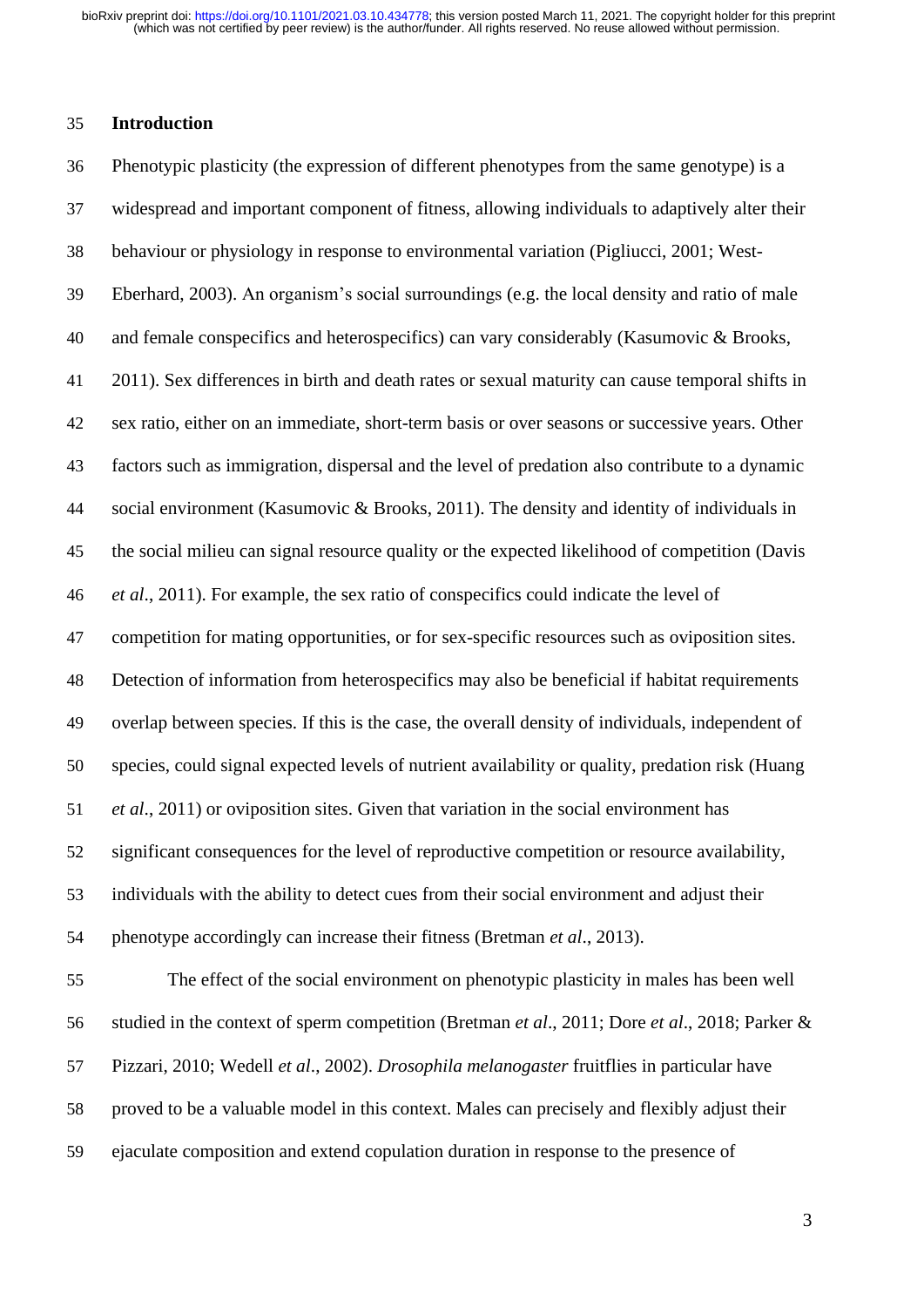conspecific rival males (Bretman *et al*., 2011; Bretman *et al*., 2013; Garbaczewska *et al*.,

2013; Wigby *et al*., 2009). These plastic adjustments enable males to secure a greater share of

the paternity when sperm competition is perceived to be high, while conserving costly

resources when sperm competition is unlikely (Bretman *et al*., 2009).

 Despite extensive studies into male social plasticity, we know very little about the corresponding context in females – i.e. whether and how they might adjust their reproductive output in response to the intrasexual environment. Naïve females can exhibit social learning and adjust their oviposition site preferences to match those of experienced mated females (Sarin & Dukas, 2009) and oviposition preference can be influenced both by pheromonal cues from conspecifics (Dumenil *et al*., 2016; Malek & Long, 2020; Wertheim *et al*., 2002) and the presence of predators (Kacsoh *et al*., 2015). Female social plasticity has also been considered in the context of mate choice and differential responses to male characteristics (Bailey & Zuk, 2008; Billeter *et al*., 2012; Filice & Long, 2017; Fox *et al*., 2019). However, whether females can plastically optimise their reproductive output according to the general expectation of reproductive or resource competition (e.g. as signalled by the presence of other females) is not yet known and remains an important and unanswered question.

 For fitness benefits of phenotypic plasticity to be accrued by either sex, and plasticity itself to evolve, mechanisms for the accurate perception of cues that reliably indicate the social or sexual environment are required. In male *D. melanogaster* cues of competition are detected via multiple, interchangeable olfactory, auditory and tactile sensory pathways (Bretman *et al*., 2011). This multimodal strategy is predicted to decrease the risk of costly mismatches between environment and phenotype in highly variable environments (Dore *et al*., 2018) enabling males to accurately perceive information on the species, sex and prevalence of other individuals, and respond appropriately to the level of sperm competition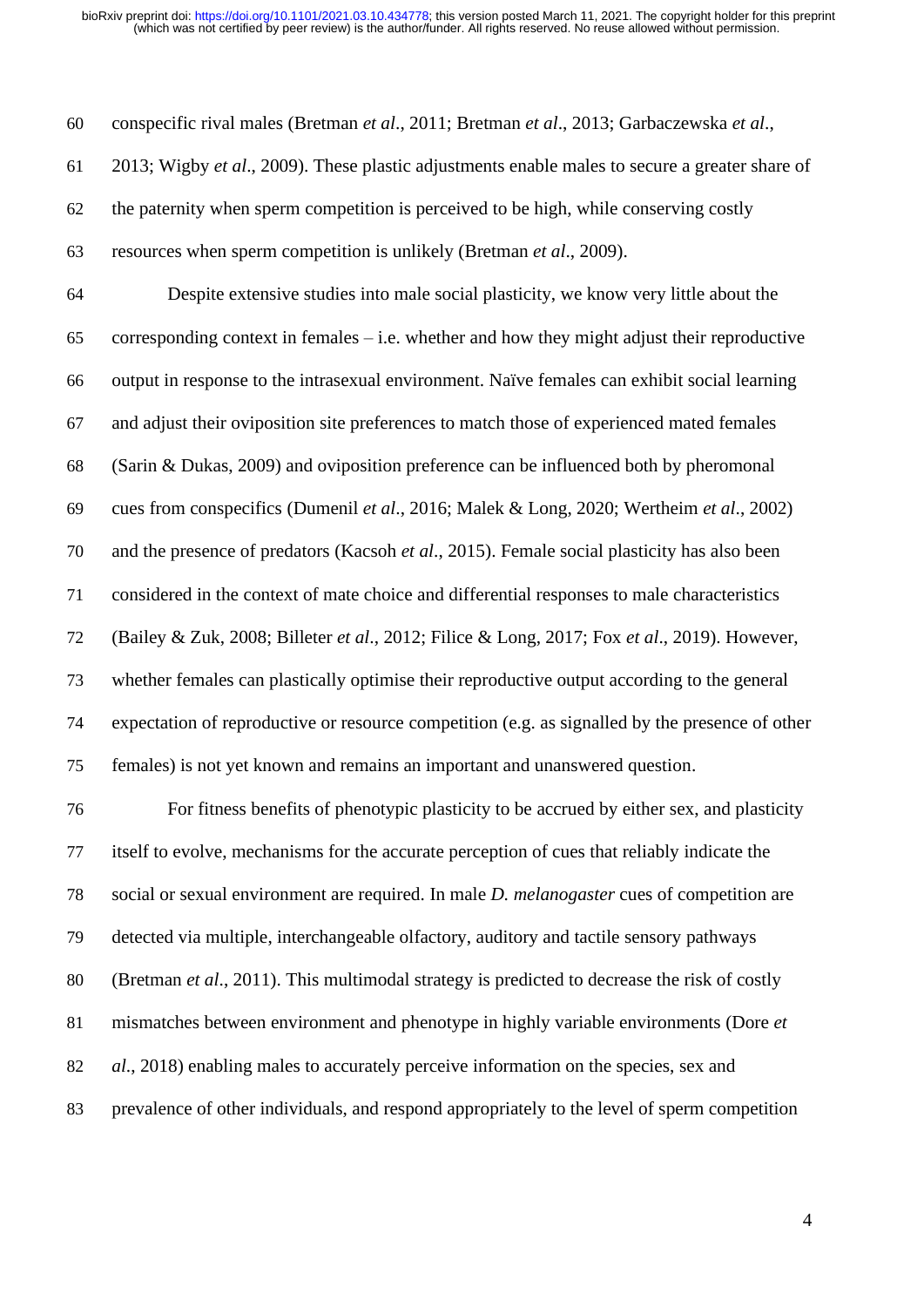(Bretman *et al*., 2017). Whether females deploy any such multimodality via complex cues is also not yet known.

 Here, we address these omissions by testing the hypothesis that *D. melanogaster* females plastically adjust their reproductive investment according to the con and hetero- specific intrasexual social environment. Focal females were either housed in isolation or with three other females before being given the opportunity to mate with a single male. We recorded mating times and the number of eggs (fecundity) laid in the 3 days before and in the 24h after mating. During the social exposure phase, all females were virgins. This allowed us to test the response of females to the same sex environment without the confounding effects of previous mates or male pheromones. We thus investigated the effect of the proximate social environment on both virgin egg laying, and subsequent post-mating fecundity. We also probed the underpinning mechanisms involved by varying social exposure time and by restricting the perception of social cues by using genetic and physical manipulations.

#### **Results**

 *Female fecundity responses to variation in the social environment and effect of exposure to con- vs hetero-specific females*

 We measured the impact of pre-mating social isolation versus exposure to other females on the reproductive output of focal *D. melanogaster* females following a single mating. Virgin focal females were exposed to different social environments for 72h prior to mating, and fecundity was measured as the number of eggs laid in the 24h period following mating. During the post-mating period, focal females previously held in groups of four conspecifics 106 laid significantly fewer eggs than previously socially isolated females (Figure 1a,  $F_{(1, 84)} =$  4.48, *p* = 0.037). Similarly, *D. melanogaster* females held with three heterospecific females (either *D. simulans* or *D. yakuba*) prior to mating were also significantly less fecund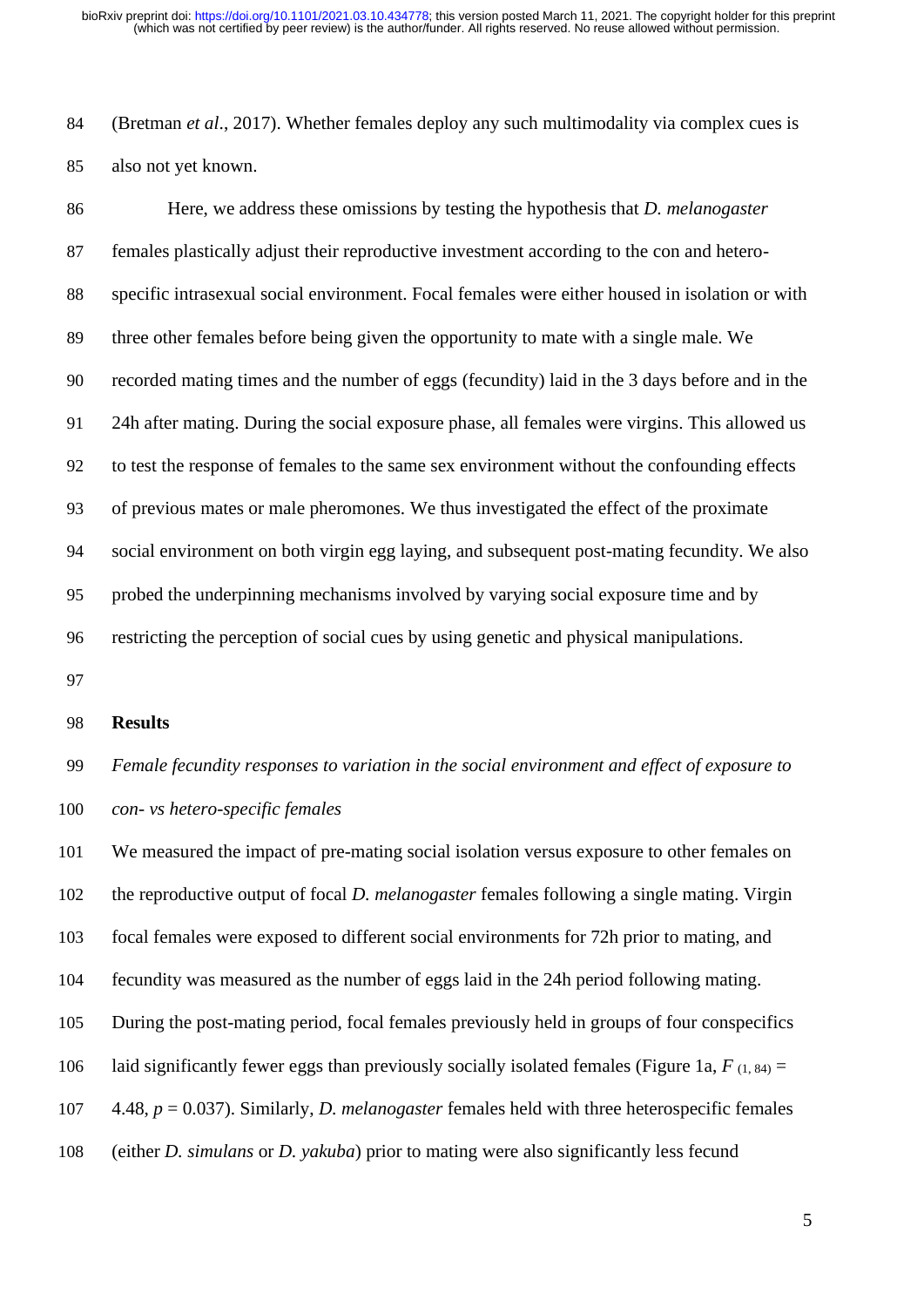109 following mating than were socially isolated females (*simulans*:  $F(1, 76) = 4.64$ ,  $p = 0.035$ ;

110 *yakuba*:  $F_{(1, 90)} = 18.00, p = 5.36 \times 10^{-5}$  (Figure 1b).

## *Effect of length of social exposure period on post-mating fecundity*

 The response of *D. melanogaster* female fecundity to the pre-mating social environment was affected by the length of exposure to conspecific females. When focal females were exposed to the different social environment treatments for 2, 4, 8, 24, 48 or 72h prior to mating, only those exposed for 72h showed a significant reduction in fecundity compared to isolated 117 females  $(F_{(1, 120)} = 20.85, p = 1.21 \times 10^{-5})$ . The effect of social treatment on eggs was 118 marginally non-significant for the 48h exposure period ( $F_{(1, 115)} = 3.68$ ,  $p = 0.058$ ), and not 119 significant for all other shorter periods (2h:  $F_{(1, 87)} = 0.80$ ,  $p = 0.37$ ; 4h:  $F_{(1, 86)} = 0.03$ ,  $p = 0.03$ 120 0.87; 8h:  $F_{(1, 75)} = 1.28$ ,  $p = 0.26$ ; 24h:  $F_{(1, 115)} = 0.30$ ,  $p = 0.59$ ) (Figure 2). 

 *Investigation of whether exposure to eggs or to female deposits in the absence of eggs are required for social exposure effects on post-mating fecundity*

 To identify the cues that *D. melanogaster* females use to respond to the presence of others, we analysed whether a female's post-mating fecundity responded to the physical presence of other females, to their eggs or to the deposits they leave behind even in the absence of egg laying. We compared the post-mating fecundity of females subjected to the following treatments: 'isolation', 'group', 'group - eggless females', 'isolation - female deposits', 'isolation - egg-spiked'. Consistent with the previous experiments, 'group' females laid 130 significantly fewer eggs than females from the 'isolation' treatment ( $Ov0D1$  control:  $F_{(1, 81)} =$ 131 26.40,  $p = 1.88 \times 10^{-6}$  (Figure 3A); egg-spiked control:  $F_{(1, 76)} = 20.45$ ,  $p = 2.22 \times 10^{-5}$  (Figure 3B)). Furthermore, females from the 'group - eggless females', 'isolation - female deposits', and 'isolation - egg-spiked' treatments also laid significantly fewer eggs in comparison to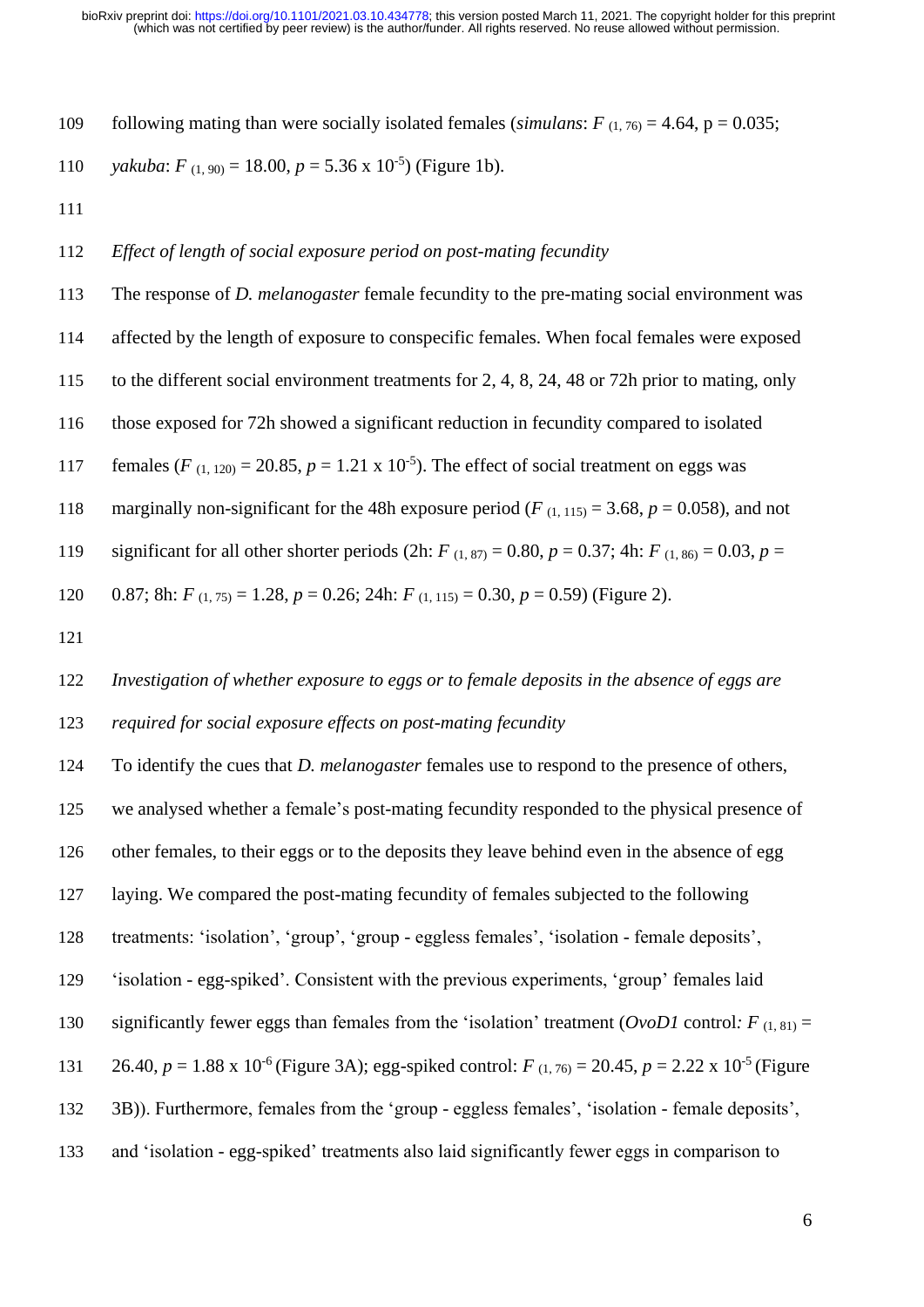134 females from the 'isolation' treatment (deposits:  $F(1,88) = 8.20$ ,  $p = 0.0052$ ; eggless:  $F(1,77) =$ 4.29, *p* = 0.042 (Figure 3A); egg-spiked: *F* (1, 69) = 7.11, *p* = 0.0010 (Figure 3B)).

 *Investigation of the sensory pathways required to detect cues of social exposure effects on post-mating fecundity*

 To identify the sensory pathways used by focal females to detect the cues contained within female deposits identified as important above, we restricted olfactory, tactile/gustatory and visual inputs. Each sensory input test included socially isolated and group control treatments. In the olfactory restriction experiments, antennaless females laid significantly fewer eggs in 143 the group versus isolation treatment  $(F_{(1, 62)} = 6.43, p = 0.014)$ , consistent with the unmanipulated controls (though in this control the group versus isolation comparison was 145 marginally non-significant  $(F_{(1, 83)} = 3.58, p = 0.062;$  Figure 4a). Antennal removal only partially restricts olfactory sensory pathways, since a secondary olfactory system is located in 147 the maxillary palps which thus remained intact (Laissue & Vosshall, 2008). Therefore, to restrict olfactory senses more precisely, we complemented the antennal removal experiment by testing the responses of focal females with a knockout mutation in the broadly expressed olfactory receptor, Orco, which is associated with volatile pheromone sensing (Larsson *et al*., 2004). As with antennaless females, *Orco* knockout females maintained significant fecundity responses to their social environment comparable with those of wild type controls (*Orco*: *F* (1,  $\epsilon_{60} = 5.13, p = 0.027$ , control:  $F_{(1, 88)} = 4.22, p = 0.043$ ; Figure 4b).

 In tests of tactile and gustatory cues, focal females were separated from non-focals in the same vial using a perforated acetate divide. When direct contact with other females was restricted in this way, there was no significant difference in fecundity between grouped and 157 isolated females ( $F_{(1, 84)} = 0.05$ ,  $p = 0.82$ ), in contrast to the control ( $F_{(1, 81)} = 9.31$ ,  $p =$ 0.0031; Figure 4c).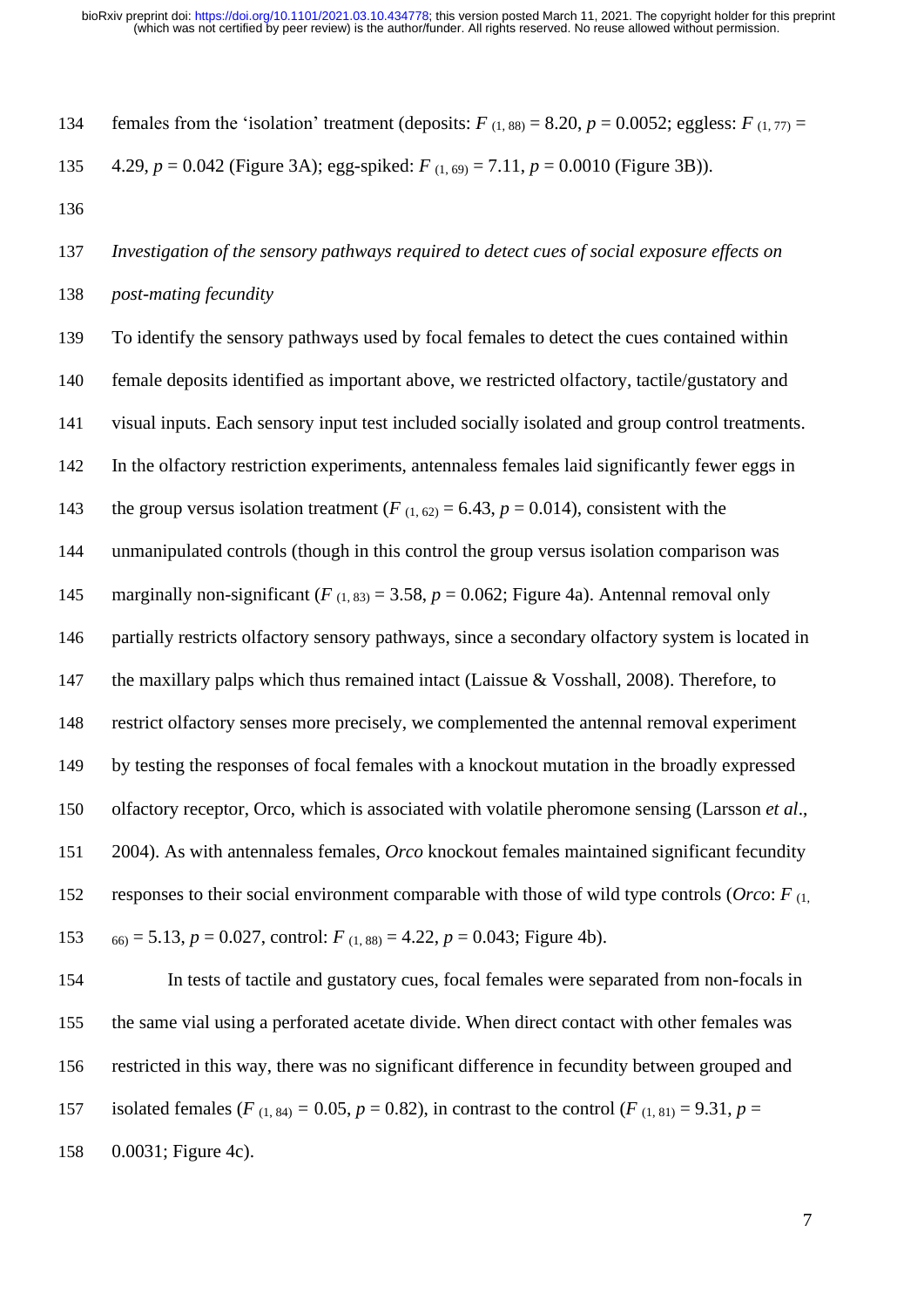To manipulate visual input cues, we used either wild-type focal females held in darkness throughout the social exposure period, or vision-defective *white* focal females held under normal conditions (Ferreiro *et al*., 2018). Females held in darkness showed the same 162 significant fecundity responses to social environment as did the control (darkness:  $F_{(1, 86)} =$ 163 11.56,  $p = 0.001$ ; control:  $F_{(1, 82)} = 15.97$ ,  $p = 1.40 \times 10^{-4}$ ; Figure 4d). In contrast, *white* focal 164 female fecundity was unaffected by social environment (*white*:  $F_{(1, 87)} = 0.21$ ,  $p = 0.65$ ; Figure 4d).

## *Effect of social environment on virgin egg retention*

 To test for any potential associations of pre- and post-mating fecundity plasticity we also examined the number of eggs laid by isolated and grouped females prior to mating. Eggs laid by the focal female in the group treatment were distinguished from those of the non-focal by dyeing non-focal females with Sudan Red. Thus focal eggs were white and non-focal eggs were pink. We analysed the egg count data in two steps. First, we split the data into two groups – 'layers' (≥ 1 egg laid by focal) or 'retainers' (zero eggs laid by focal) and compared the likelihood of focal females from the two social treatments to lay at least one egg. Second, we excluded all zero-counts from the data and compared the numbers of eggs laid by 'layers' between the social treatments. For days 1 and 3 of social exposure, isolated females were significantly more likely to retain virgin eggs (i.e. lay zero eggs) than were grouped females 178 (day 1:  $X^2$ <sub>1</sub> = 17.8, *p* = 2.43e-05; day 3:  $X^2$ <sub>1</sub> = 11.5, *p* = 0.0007; Table S2). There was no 179 significant difference on day 2 ( $X^2$ <sub>1</sub> = 1.3, *p* = 0.26). Combining data across the 72h period, 180 isolated females were more likely to retain their eggs than were grouped females  $(X^2) = 12.2$ ,  $p = 0.00048$ ; Figure 5a). Of the 'layers', isolated females laid significantly more eggs on day 182 1 than did grouped females ( $F_{(1, 53)} = 6.31$ ,  $p = 0.015$ ). However, egg counts did not vary significantly with social treatment on days 2 or 3 or when all days were combined (day 2: *F*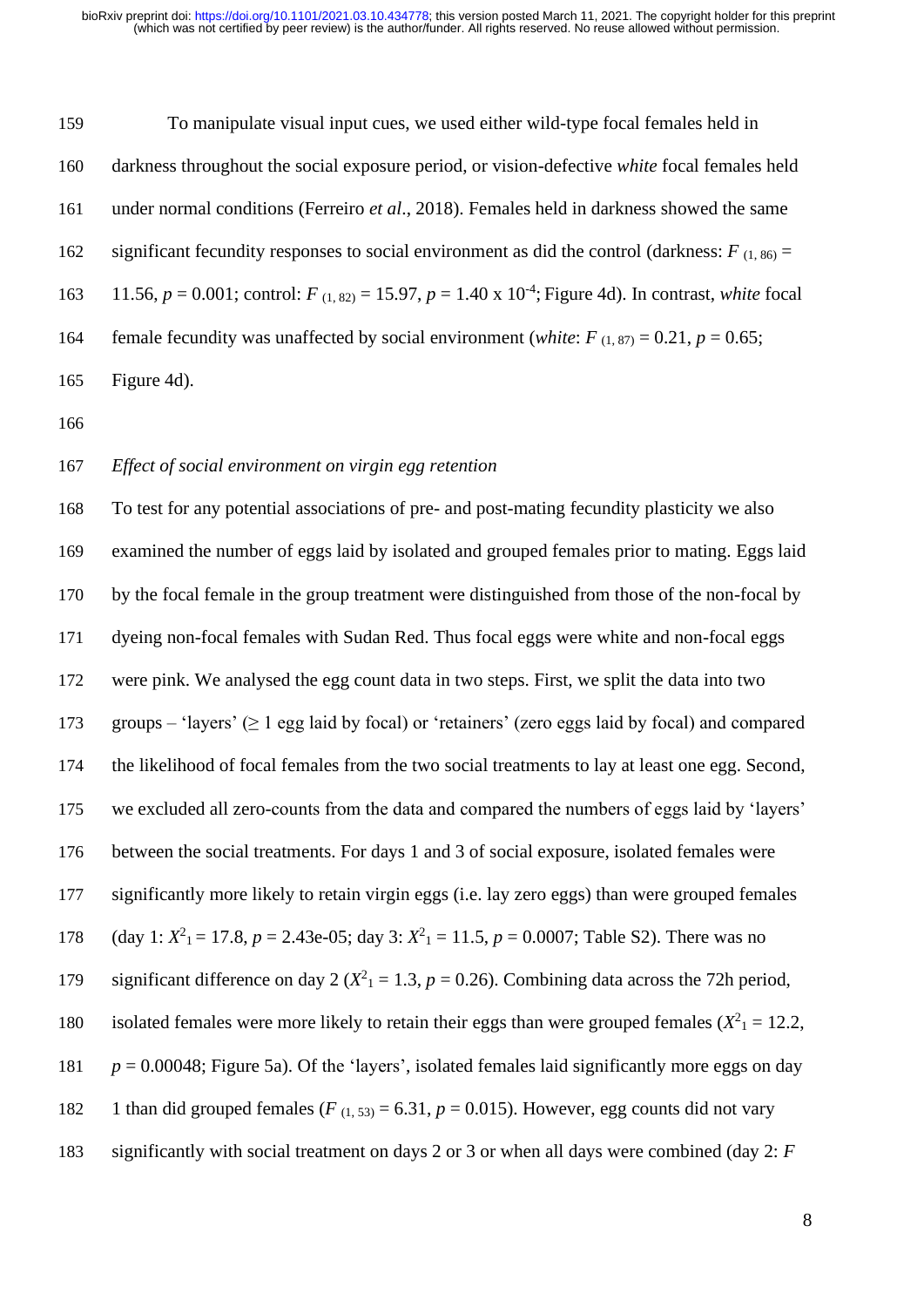184 
$$
(1,35) = 1.98
$$
,  $p = 0.17$ ; day 3:  $F_{(1,40)} = 0.74$ ,  $p = 0.39$ ; combined:  $F_{(1,67)} = 0.13$ ,  $p = 0.72$ ;

 Figure 5b). Analysis of the fecundity of these same females after mating showed that, consistent with previous experiments, grouped females laid significantly fewer eggs post-187 mating than did isolated females ( $F_{(1, 86)} = 13.35$ ,  $p = 4.43 \times 10^{-4}$ ; Figure S1). In both social treatments, there was a negative relationship between the number of pre- and post-mating 189 eggs laid (isolation:  $F_{(1,45)} = 18.16$ ,  $p = 1.03 \times 10^{-4}$ ; group:  $F_{(1,39)} = 4.34$ ,  $p = 0.044$ ; Figure 6). This was true for isolated females when both layers and retainers were included in the analysis, and when only layers were considered (Figure S2).

#### *Effect of social environment on mating latency and duration*

 Mating latency varied significantly with social environment in the control groups in five of the nine experiments (Figure S3, Table S3). In those five cases, previously grouped females were slower to mate than isolated females. Mating duration did not vary with social treatment in eight of the nine control experiments (Table S4). The exception was the 72h timepoint from the "length of social exposure" experiment in which previously grouped females had a significantly shorter mating duration than isolated females (Figure S4). Overall, there appeared to be no consistent effect of social exposure treatment on mating latency or mating duration.

#### **Discussion**

 The results show that female fecundity is strikingly plastic and varies according to the intrasexual social environment. Females exposed to groups of con- or heterospecific females in the pre-mating social environment showed significantly reduced post-mating fecundity compared to isolated females. Between 48-72h of exposure was required for fecundity to vary plastically. Direct contact with deposits left behind by previous females was sufficient to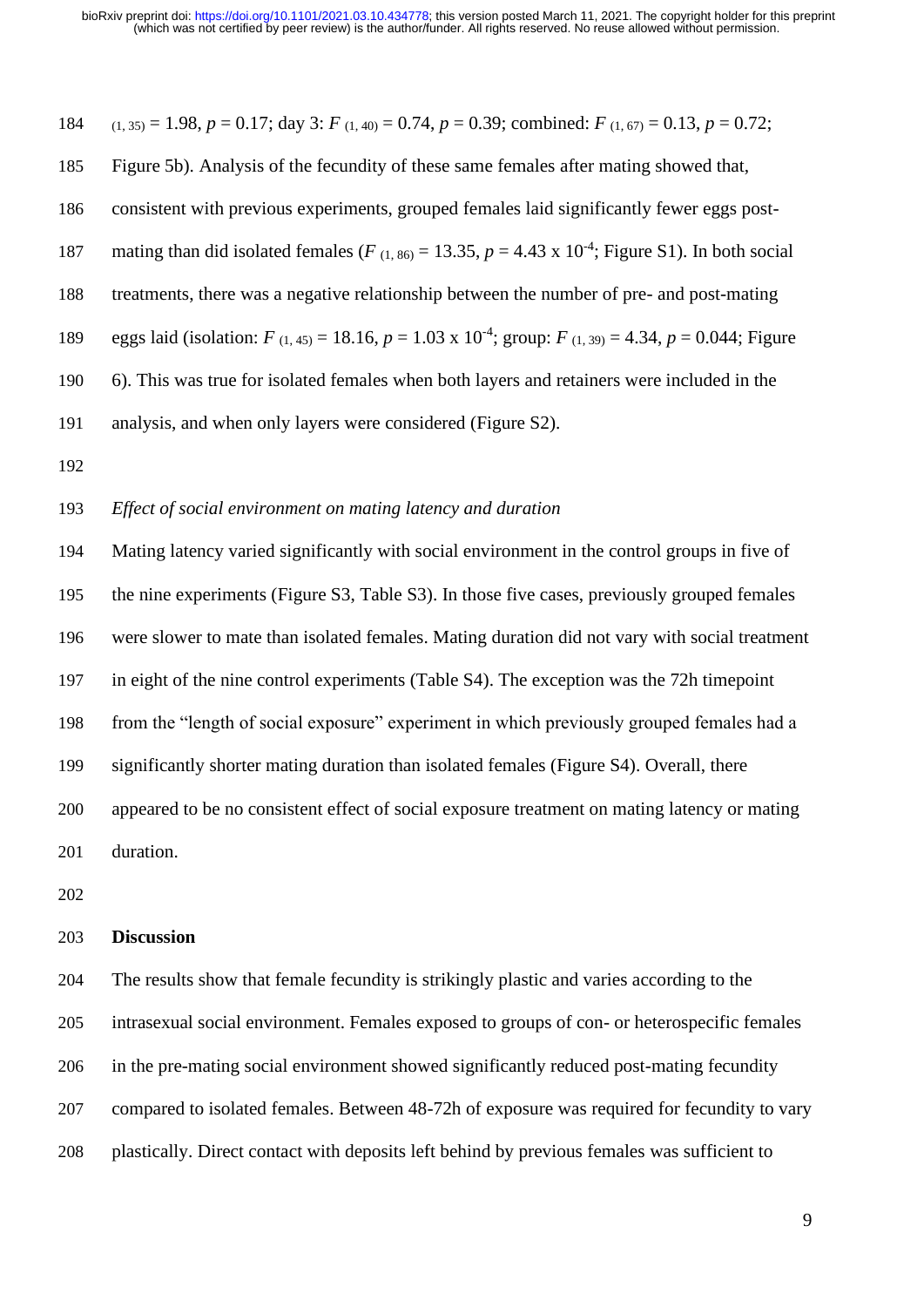stimulate this plastic response, suggesting that the relevant cues are detected using tactile or gustatory pathways. Virgin egg retention was significantly higher among isolated in comparison to grouped females, leading to a negative relationship between virgin and post-mating fecundity, regardless of social treatment.

*Female fecundity varies plastically according to the con- and heterospecific social* 

*environment*

 The results reveal that the pre-mating social environment of female *D. melanogaster* significantly affects post-mating fecundity (see also Churchill *et al*., 2021). Such plasticity is expected to have profound fitness consequences for both the female experiencing the social environment and her mate. Females responding to others in their environment may gain benefits by optimising oviposition sites and food availability for offspring or through access to antimicrobials or anti-cannibalistic molecules deposited by other females or on the surface of eggs (Marchini *et al*., 1997; Narasimha *et al*., 2019). The presence of other adults and larvae at oviposition sites is known to have a significant impact on larval survival. Higher adult densities at oviposition sites lead to increased larval survival (Ashburner, 1989; Wertheim *et al*., 2002), likely through the suppression of fungal growth, but very high larval densities create competition and also lead to a lower larval survival rate (Wertheim *et al*., 2002). Therefore, a potential benefit of plasticity is that females adjust their oviposition rate in grouped situations to balance benefits of the suppression of microbial infection versus competition experienced by their larvae. The pattern we observed is consistent with potential benefits for grouped females in avoiding competition at oviposition sites by laying fewer eggs, and for isolated females to achieve density-dependent benefits by laying more. It is also possible that females alter their fecundity in order to benefit explicitly from the production of public goods. For example, in grouped situations, females might calibrate their fecundity to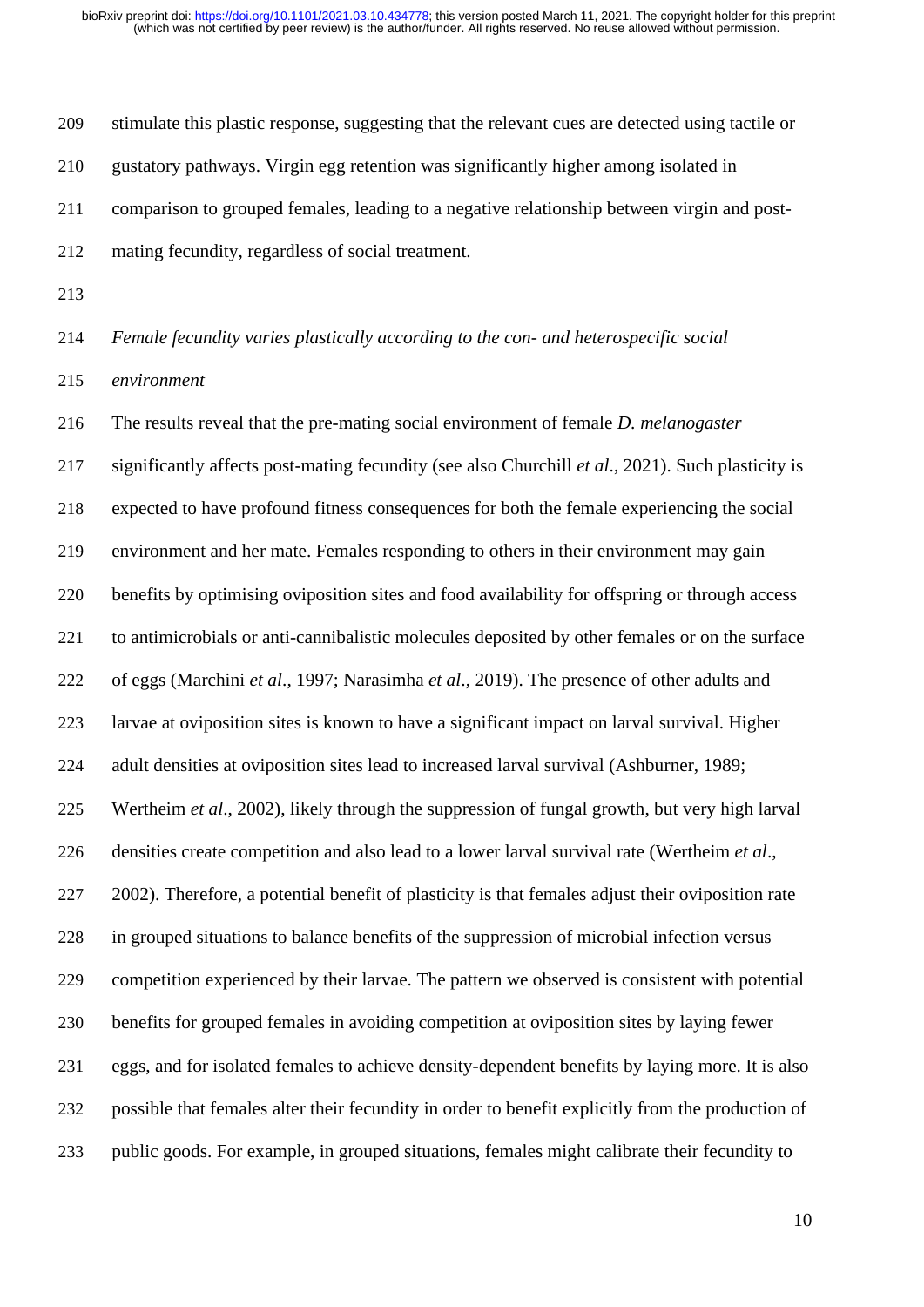the level where they optimise benefits from the amount of tunnelling in the food medium and production of diffusible antimicrobials or anticannibalistic molecules (Marchini *et al*., 1997; Narasimha *et al*., 2019). Another explanation for grouped females laying fewer eggs after mating could be that they trade off offspring quantity for quality in environments where they expect their offspring to be in competition. It would be interesting to test for any such maternal effects by measuring offspring fitness traits.

 Interestingly, the fecundity effect was not restricted to the conspecific social environment, as exposure of *D. melanogaster* females to either *D. simulans* or *D. yakuba* females also resulted in significantly reduced post-mating fecundity. Both *D. simulans* and *D. yakuba* are members of the *melanogaster* species subgroup, there is geographical overlap in the ranges of their populations, and all three species are generalists requiring rotting fruit for oviposition (Markow & O'Grady, 2005). The cues required for eliciting social responses may be conserved across this subgroup, with fecundity plasticity being triggered by the presence of any other females displaying these cues. Other types of sensory cues, such as chemical or pheromonal are known to be shared across closely related species. For example, aggregation pheromones across *D. melanogaster, yakuba* and *simulans* appear identical (Symonds & Wertheim, 2005) and attract heterospecifics as well as conspecifics in the field (Jaenike *et al*., 1992; Wertheim, 2001). There could be benefits to individuals from responding to cues emanating from heterospecifics if resources are shared and thus if the heterospecific cues signal resource quality or expected levels of competition for those limited resources. For example, larval resources may be exploited by several different species and so oviposition decisions based on the presence of heterospecifics could minimise over exploitation and have important fitness effects (Wertheim, 2005; Wertheim *et al*., 2002; Wertheim *et al*., 2002). We suggest that plasticity allows females to optimise their egg laying when oviposition and larval resources are likely to be utilised by closely-related species in sympatry. Interestingly, male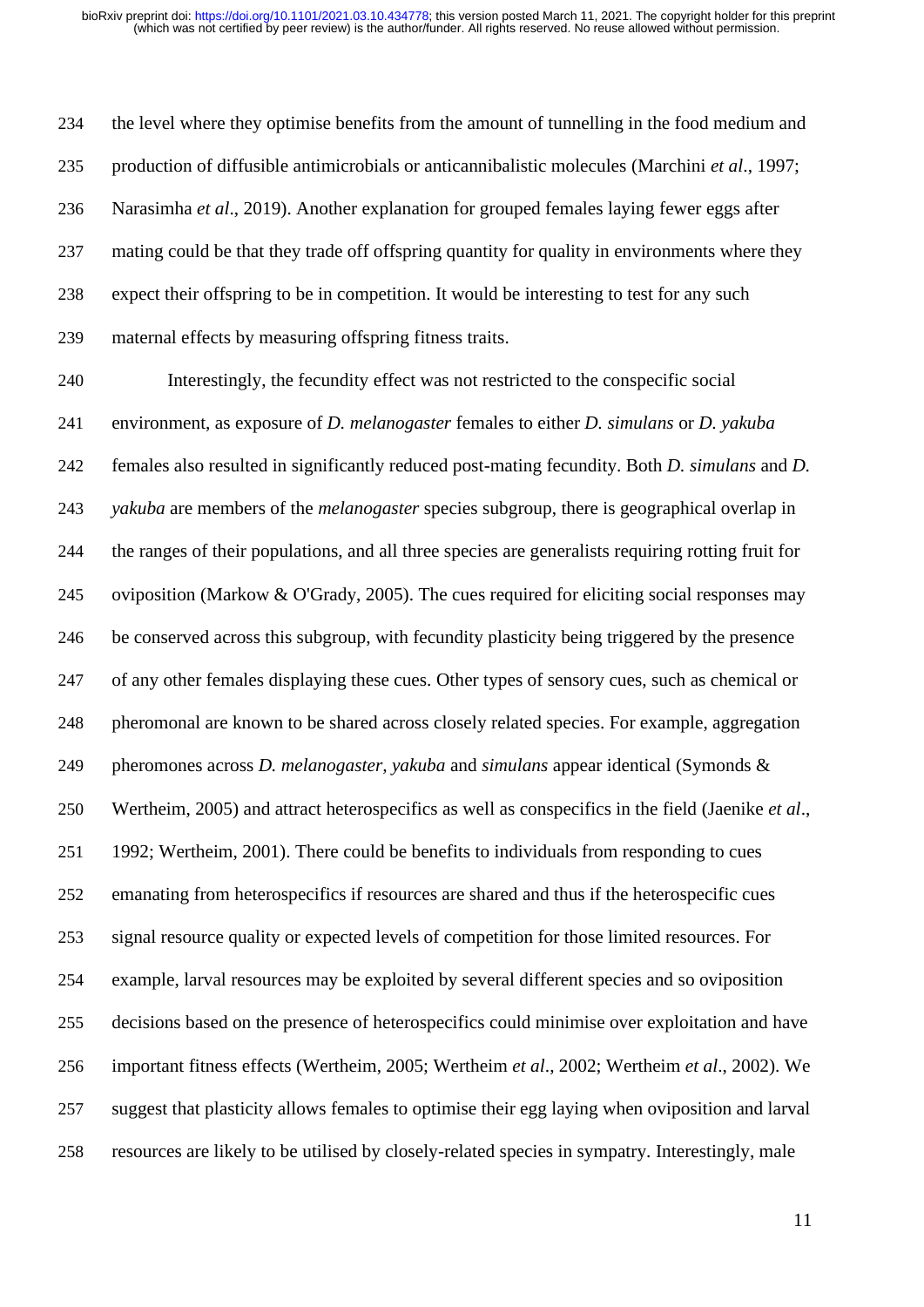*D. melanogaster* respond plastically to the presence of con- and some heterospecific males (*D. simulans* and *D. pseudoobscura*) but not others (*D. yakuba* or *D. virilis*) by increasing mating duration. However, the heterospecific responses when present do not occur to the same extent as following conspecific exposure (Bretman *et al*., 2017), likely because male responses to heterospecifics would carry costs but apparently little benefit (since heterospecifics pose minimal sperm competition). For females however, the consequences of basing oviposition decisions on the presence of heterospecifics or conspecifics may not differ markedly.

#### *Females require between 48-72h of social exposure to express fecundity plasticity*

 Responses by females to their social environments were not instantaneous, and appear to be longer than for the behavioural plasticity reported in males (Bretman *et al*., 2010). The precise social environment adult flies experience in the wild is likely to be subject to rapid changes, as flies eclose, move between patchy food resources or die. Such rapid variation may not provide a reliable indication of resource levels for females, thus setting up the requirement for a longer threshold of exposure to cues before decisions about potentially costly reproductive investment are triggered. Therefore, it is likely that the types of social responses seen in this study only benefit females if the social environment is sustained and thus accurately signals resource levels. We suggest that transient changes in social environment are unlikely to represent accurate indicators of resource quality to an even greater extent for females than males (Rouse & Bretman, 2016).

*Non-egg deposits from previous vial occupants stimulate the fecundity response*

Interestingly, non-egg derived deposits left behind by other females were sufficient to

stimulate post-mating fecundity responses. Of relevance is the observation that residual cues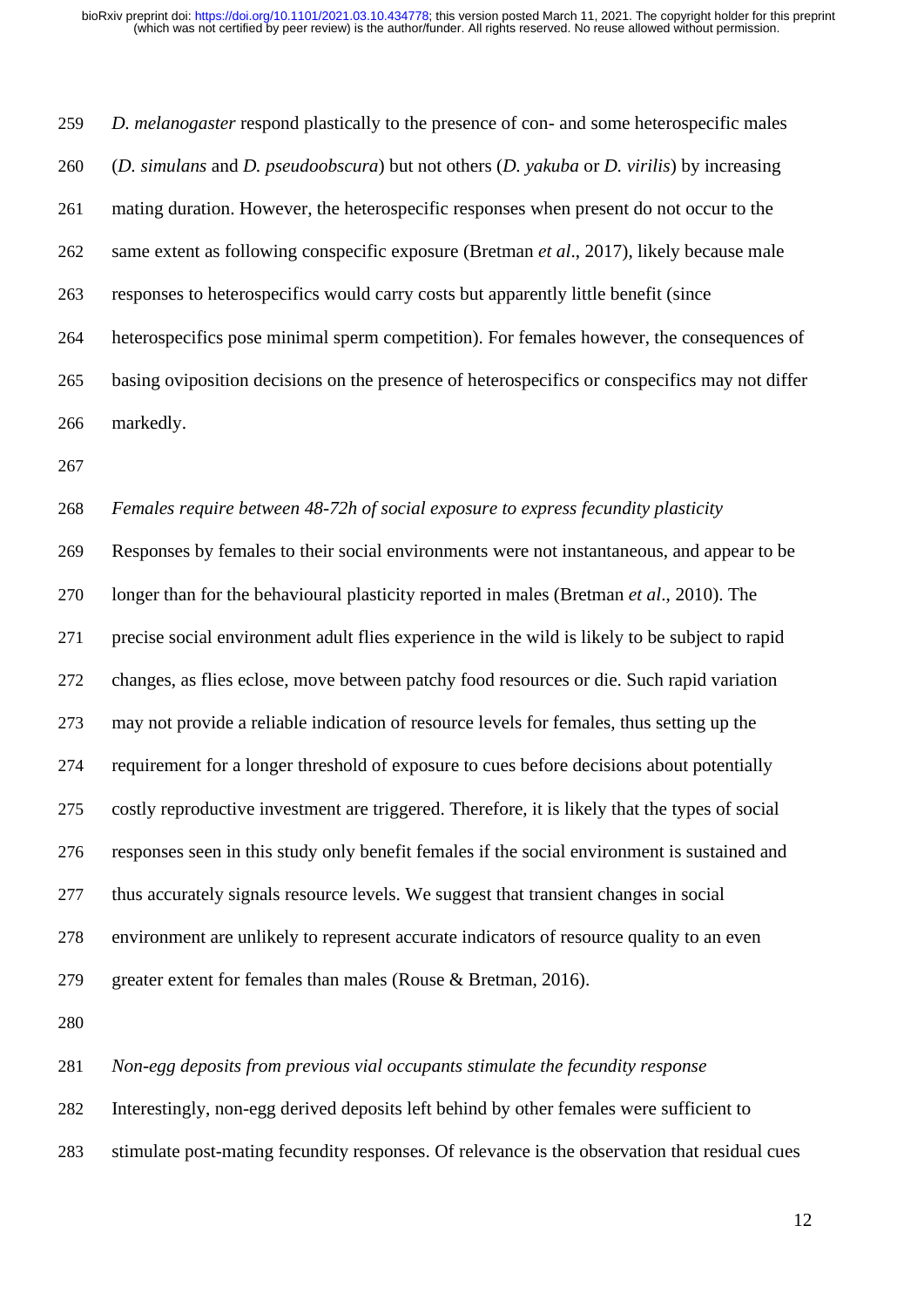from either sex can also influence egg placement decisions in *D. melanogaster* (Malek & Long, 2020). Cues could include pheromones or microbes deposited from the cuticle or in the insect excreta (frass). Reproductively mature, virgin females harbour 50 types of cuticular hydrocarbon (CHC) and fatty acid molecules (Billeter & Wolfner, 2018). Female frass also contains CHCs such as methyl laurate, methyl myristate and methyl palmitate, and responses to deposited frass are reported to lead to increased feeding and aggregation (Keesey *et al*., 2016). Chemical cues are likely to be sensed by olfactory or gustatory sensory pathways, and indeed olfactory receptors were found to be partly responsible for behavioural changes in response to frass (Keesey *et al*., 2016). Frass deposits could provide a persistent and accurate indicator of the local population density and composition, and thus a more accurate indicator of potential resource levels as opposed to detection of the numbers of flies present at any given time, which could fluctuate rapidly.

 *Direct contact with social cues is required, suggesting the use of gustatory sensory pathways* Females that were physically separated from other flies and eggs did not differ in fecundity from isolated females. Combined with our finding that non-egg derived female deposits are sufficient to stimulate plastic fecundity responses, these results suggest the gustatory (rather than tactile) pathways are used by females to respond to their social environment. Previous studies have found that female flies use sensory receptors located in their legs, ovipositor and proboscis to sample egg laying sites (Yang *et al*., 2008) and integrate olfactory and gustatory cues to make egg-laying decisions. Visual cues appeared not to be necessary; however, visually compromised *white* females did not exhibit fecundity plasticity. Possible explanations include pleiotropic effects of the *white* eye mutation such as impaired memory (Sitaraman *et al*., 2008), or compromised gravitaxis (Armstrong *et al*., 2006). That gustatory cues alone appear to be sufficient for females to assess and respond to social cues is in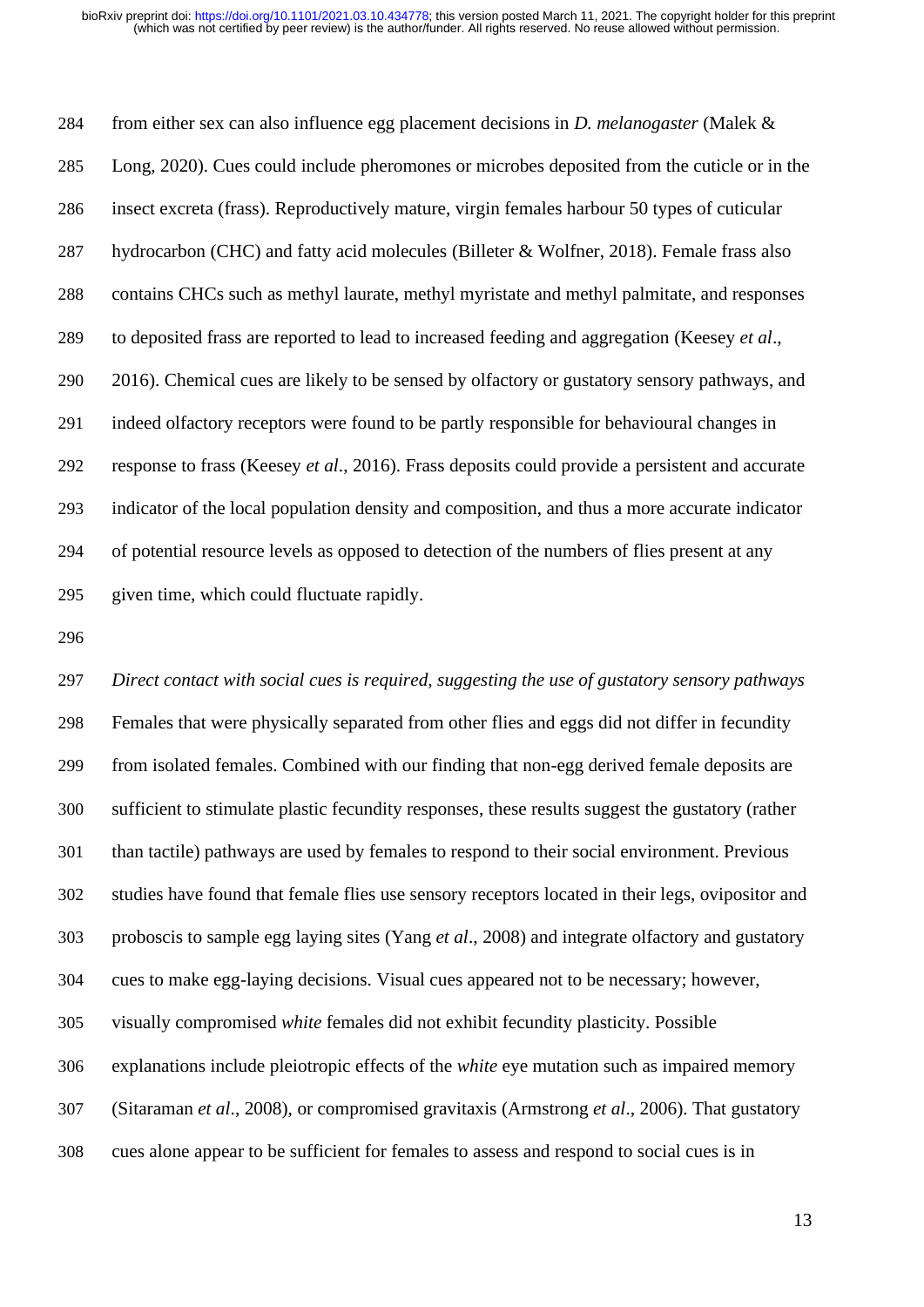contrast to the multimodal strategy seen in males (Bretman *et al*., 2011). This may reflect the complexity of information required to make the appropriate response in each sex or the type of plastic phenotype involved.

*The social environment alters virgin egg retention*

 Isolated virgin females were more likely to retain eggs than those held in a group. This may be an adaptive strategy to conserve resources during long non-reproductive periods (Bouletreau-Merle & Fouillet, 2002) or when high quality oviposition sites are unavailable. Our finding that female *D. melanogaster* are more likely to retain virgin eggs in social isolation is consistent with observations for the tephritid *Rhagolettis pomanella* (Prokopy & Bush, 1973) and may indicate that a social stimulus is required for females to initiate ovulation. A benefit of high virgin egg retention was increased fecundity following mating, consistent with previous findings (Edward *et al*., 2014). 

*Mating behaviour was not consistently affected by social environment in females*

The effects of social exposure on mating latency were inconsistent, as is also found in males

(Bretman *et al*., 2009; Bretman *et al*., 2013; Bretman *et al*., 2013; Dore *et al*., 2020).

Individuals may be differentially susceptible to environmental differences between

experiments or changing population dynamics in the stock cages from which they were

collected. In almost all cases mating duration was unaffected by female social environment.

This contrasts with the corresponding plasticity seen in males (Bretman *et al*., 2009) and

reflects the finding that mating duration is largely under male control (Bretman *et al*., 2013).

Additionally, it suggests that males do not respond to the social environment of their mate

despite potential fitness costs if the female has lowered fecundity.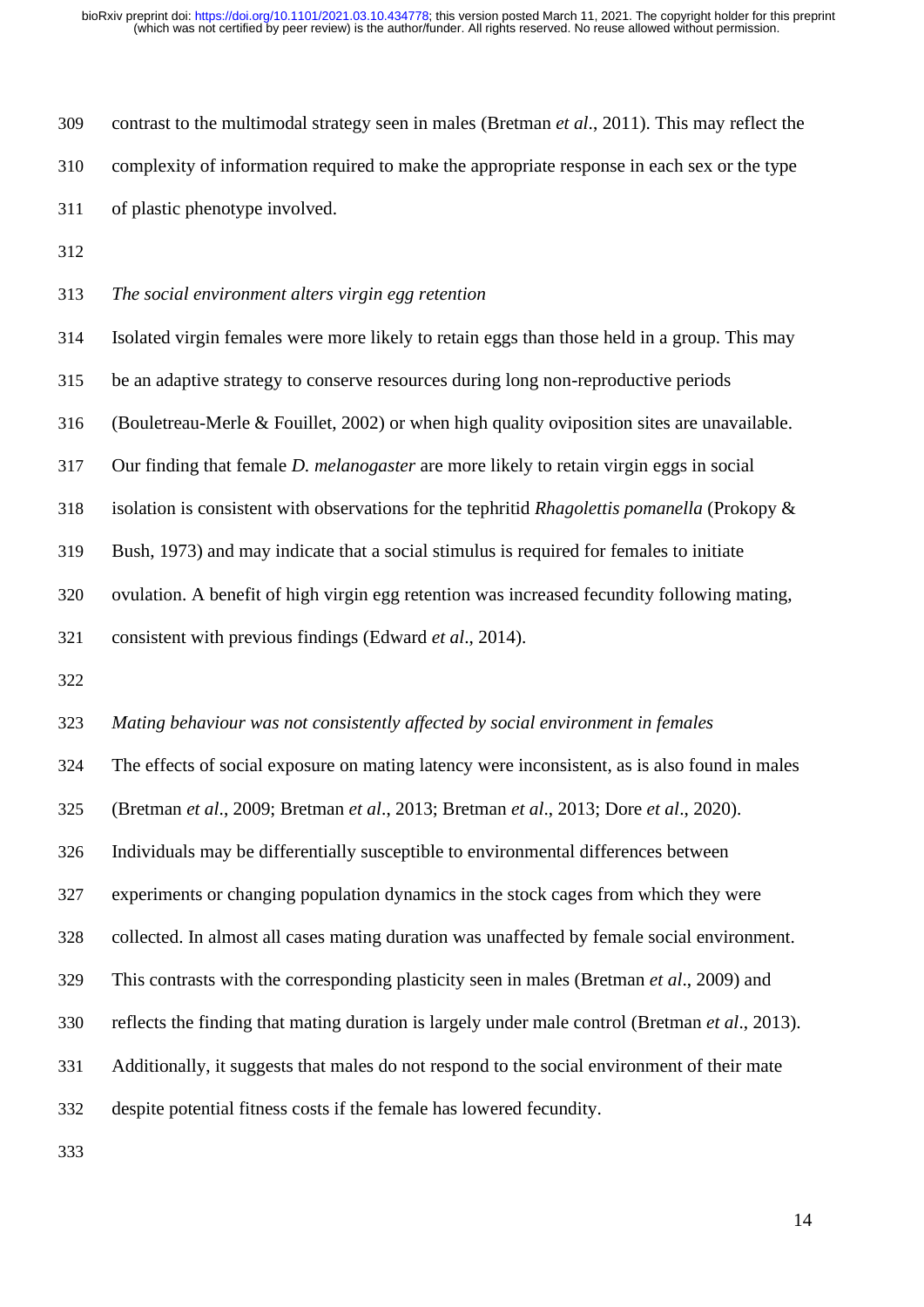### **Conclusions**

 These results represent a significant advance in knowledge of how the intrasexual social environment affects female reproduction. We investigated responses to both con- and heterospecifics, the length of exposure required to express plasticity, and the cues and mechanisms underlying the fecundity response. We found that the social environment does indeed have the potential to affect female fitness. A key, important outcome is that the responses, timing and nature of cues used are markedly different in females vs males, and this likely reflects the contrasting benefits of reproductive plastic behaviour between the sexes.

- 
- 

#### **Methods**

*Fly stocks and handling*

 Wild type *D. melanogaster* flies were from a large laboratory population originally collected in the 1970s in Dahomey (Benin) and maintained in stock cages with overlapping generations. Wild type *D. simulans* and *D. yakuba* were obtained from the San Diego *Drosophila* Stock Center and KYORIN-Fly *Drosophila* species stock centre (stock #k-s03), respectively. Flies were reared on standard sugar yeast (SY) medium (100 g brewer's yeast, 50 g sugar, 15 g agar, 30 ml Nipagin (10% w/v solution), and 3 ml propionic acid, per litre of medium) in a controlled environment (25°C, 50% humidity, 12:12 hour light:dark cycle). For the Sudan Red food medium, 800 ppm Sudan Red 7B (*Sigma Aldrich*) dye was added to the SY diet before dispensing. Eggs were collected from population cages on grape juice agar 355 plates (50 g agar, 600 ml red grape juice, 42 ml 10% w/v Nipagin solution per 1.1 l  $H_2O$ ) supplemented with fresh yeast paste, and first instar larvae were transferred to SY medium at a standard density of 100 per vial (glass, 75x25mm, each containing 7ml medium). Male and female adults were separated within 6h of eclosion under ice anaesthesia and stored in single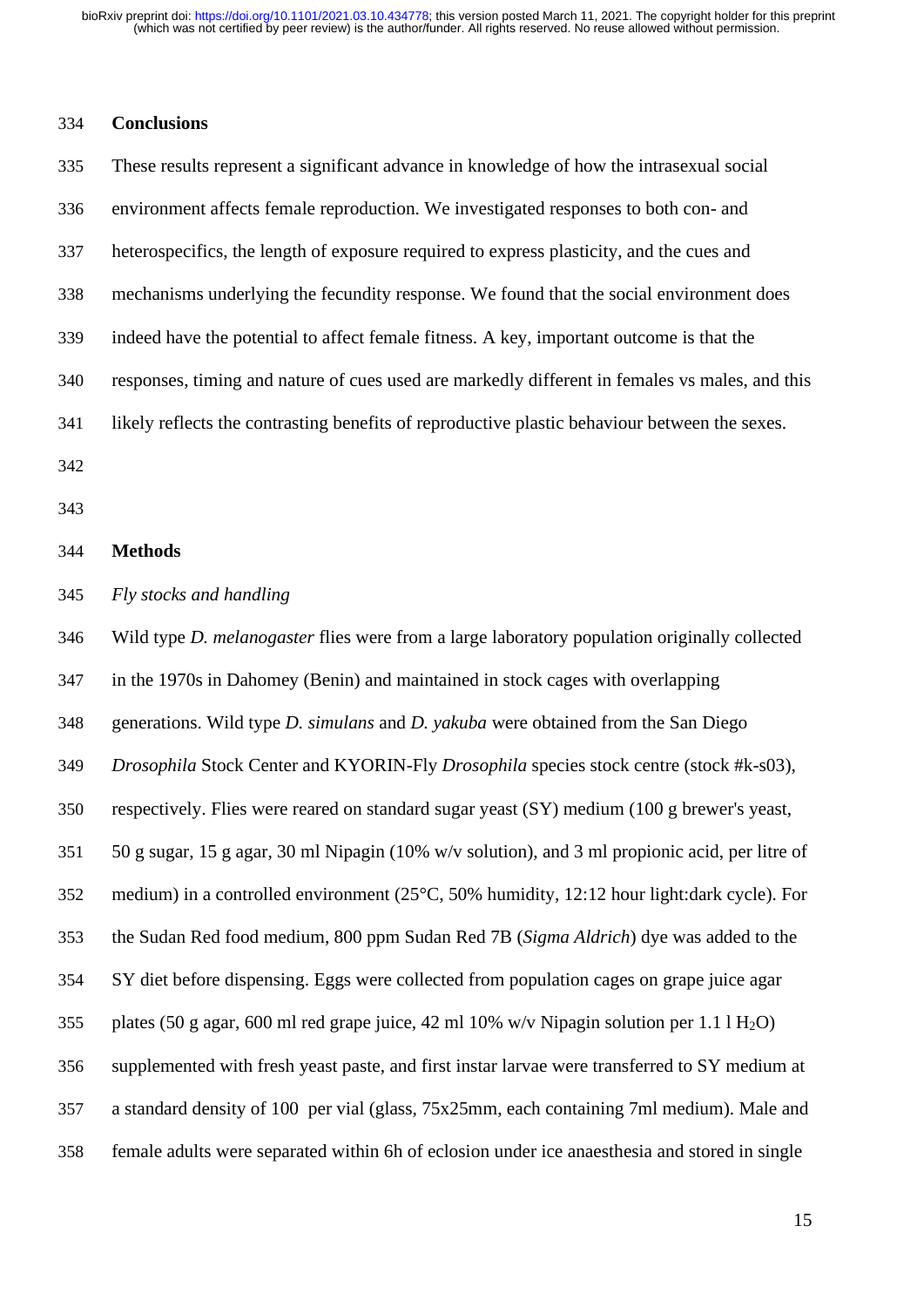| 359 | sex groups of 10/vial. White females were from a stock carrying the $w^{1118}$ allele that had been            |
|-----|----------------------------------------------------------------------------------------------------------------|
| 360 | backcrossed three times into the Dahomey wild type. Orco females were generated from                           |
| 361 | backcrossing $Orco1$ (Bloomington Drosophila Stock Centre, stock #23129) stock for three                       |
| 362 | generations into a Dahomey stock carrying the TM3 sb ry balancer on chromosome 3.                              |
| 363 | Eggless females were generated by crossing males from the $Ovo^{DI}$ stock (Bath et al., 2017)                 |
| 364 | with wild type Dahomey females.                                                                                |
| 365 |                                                                                                                |
| 366 | Effect on female mating behaviour and fecundity of variation in pre-mating social                              |
| 367 | environment                                                                                                    |
| 368 | In all experiments, virgin focal <i>D. melanogaster</i> females were CO <sub>2</sub> anaesthetised at 3-4 days |
| 369 | old and assigned to isolation (1 female per vial) or group (1 focal and 3 virgin non-focal                     |
| 370 | females per vial) social treatments. Females were exposed to these social environments for a                   |
| 371 | period of 72h (unless stated otherwise) prior to mating. Wildtype males were aspirated                         |
| 372 | individually into fresh SY vials the day prior to the mating trial. Mating trials were conducted               |
| 373 | at 25°C at 50% RH, always starting at 9 am in the morning unless otherwise stated. On the                      |
| 374 | day of mating, focal females were aspirated into vials containing a single male. Pairs were                    |
| 375 | observed and the introduction time, start and end of mating were recorded. Any flies that did                  |
| 376 | not start mating within 90 min were discarded. Males were removed immediately following                        |
| 377 | the end of copulation and females left to oviposit for 24h before being discarded. Eggs laid                   |
| 378 | on the surface of the SY medium in this 24h period were counted under a Leica MZ7.5                            |
| 379 | stereomicroscope. Sample sizes for all experiments are shown in Table S1.                                      |
| 380 |                                                                                                                |
| 381 | Female fecundity responses to variation in the social environment and effect of exposure to                    |
|     |                                                                                                                |

*con- vs hetero-specific females*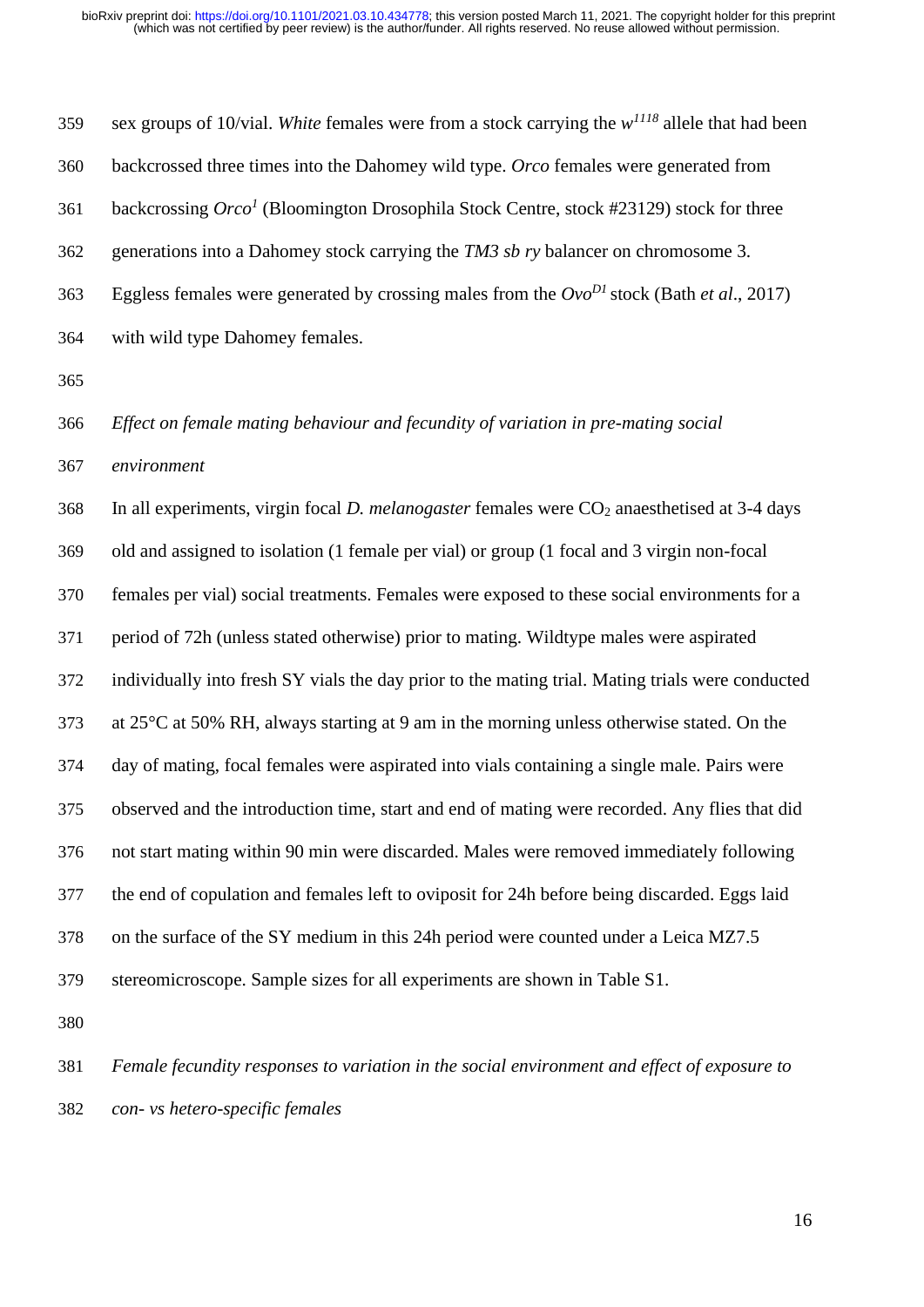Following the protocol as described above, focal wildtype *D. melanogaster* females were kept in isolation or housed with 3 non-focal females of the same or two different *Drosophila* species. We chose as heterospecific treatments two species of the *melanogaster* subgroup - *D. simulans* and *D. yakuba*, which shared their last common ancestor with *D. melanogaster* ~5 MYA and ~13 MYA, respectively (Tamura *et al*., 2004). Non-focal females were wing- clipped under  $CO<sub>2</sub>$  anaesthesia prior to setting up the social exposure treatments, in order to distinguish them from the focal *D. melanogaster* individuals.

## *Effect of length of social exposure period on post-mating fecundity*

 The experiment was set up following the standard protocol above, with wildtype Dahomey focal and non-focal females, but with varying lengths of social exposure before mating. To test the effect on post-mating female fecundity from shorter term exposure, all females were placed into the social environments in parallel (between 9 and 10am on the day of the mating trails), then subsets of focal females were mated after 2, 4 or 8h. Therefore, these matings were conducted at different times of the day (2h at 12pm, 4h at 2pm, and 8h at 6pm). Longer- term exposure was tested in a separate experiment. Again, all social environments were set up in parallel, then mating trials on subsets of focal females were conducted after 24, 48 and 72h, all at 9am each day.

## *Investigation of whether exposure to eggs or to female deposits in the absence of eggs are required for social exposure effects on post-mating fecundity*

 This experiment was carried out in two sets. In the first, we tested whether exposure to eggs of other females, or deposits of other females in the absence of eggs, were required for females to show plastic fecundity responses after mating. To do this we used non-focal 407 females from the  $Ovo^{D}$  (eggless) genotype. Wildtype focal females were kept alone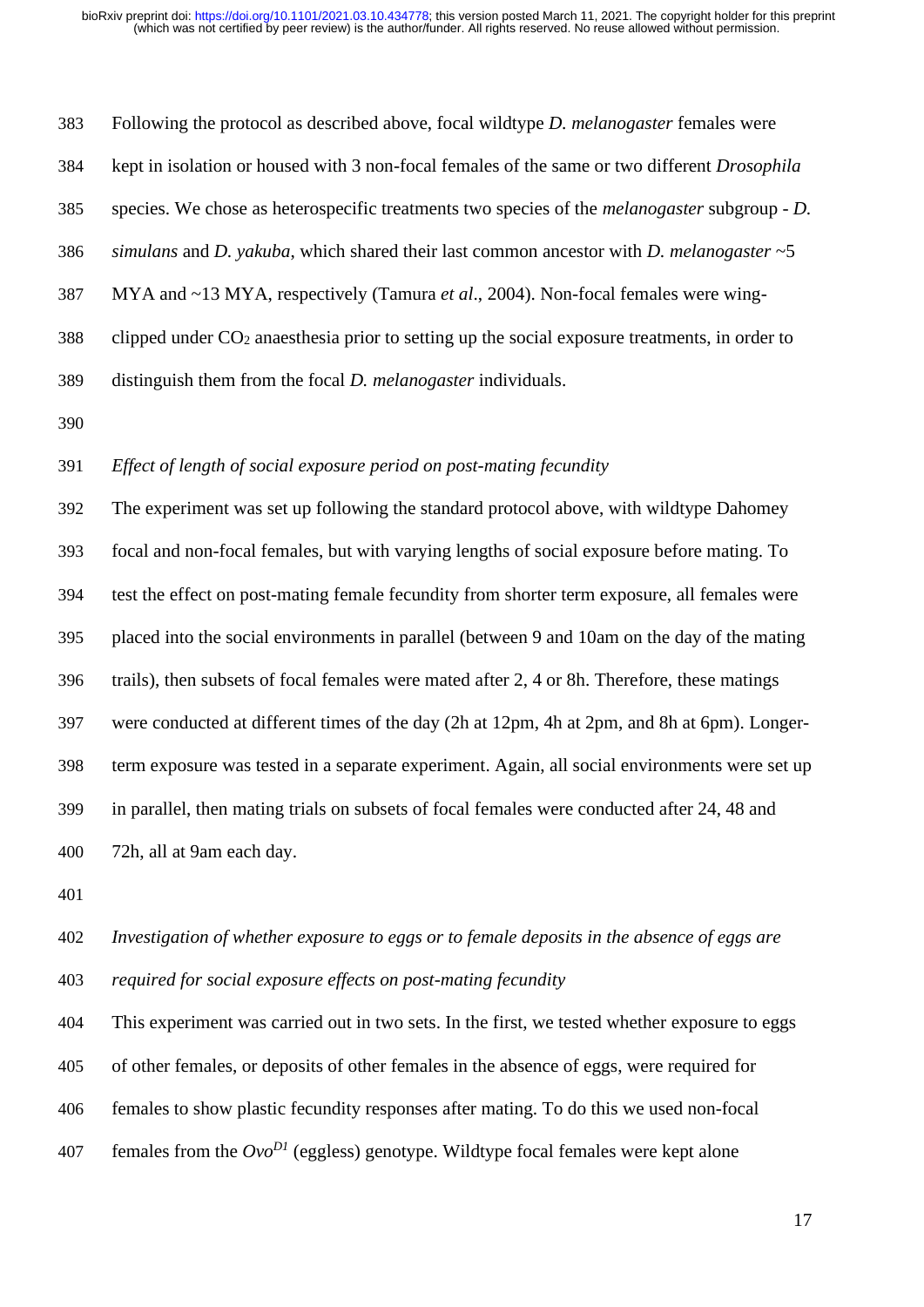(isolation), exposed to 3 wildtype non focal conspecifics (group), 3 eggless  $Ovo^{D1}$  non-focal females (group - eggless females), or to an SY vial that had previously housed 3 eggless  $9v^D$  females for the preceding 24h (isolation - female deposits). In the second set, wildtype focal females were again kept alone (isolation), exposed to 3 wildtype non focal conspecifics (group) or exposed to eggs laid in the previous 24h by three wildtype non-focals (isolation - egg-spiked). In both experiment sets, all focal females were moved to "fresh" (deposits, egg- spiked or clean food) vials every 24h of the exposure period to maintain the strength of the specific cues involved.

# *Investigation of the sensory pathways required to detect cues of social exposure effects on post-mating fecundity*

 To identify the sensory pathways used by females to detect the proxies of female presence described above, we conducted three sets of experiments, each with standard isolation and group control treatments. To test the effect on post mating fecundity of manipulating visual inputs, we used either wildtype females held in darkness, or visually-defective *white* focal females held under normal light conditions (Ferreiro *et al*., 2018). Non-focal females were all wildtype. To test the effect of manipulating olfactory cues we used focal females with a knockout mutation in the *Orco* gene (encoding a broadly expressed odorant receptor, essential for olfaction of a wide range of stimulants (Larsson *et al*., 2004)), or we surgically 427 removed the third antennal segment of wildtype focal females under  $CO<sub>2</sub>$  anaesthesia one day prior to setting up the social treatments. The antennal segment contains sensillae bearing odorant receptors, but also aristae that detect sound (Göpfert & Robert, 2001; van der Goes van Naters & Carlson, 2007). Non-focal females for both olfactory experiments were wildtype females with intact antennae, which were wing-clipped under CO2 anaesthesia one day prior to social exposure. Finally, to test the effect of manipulating tactile cues, we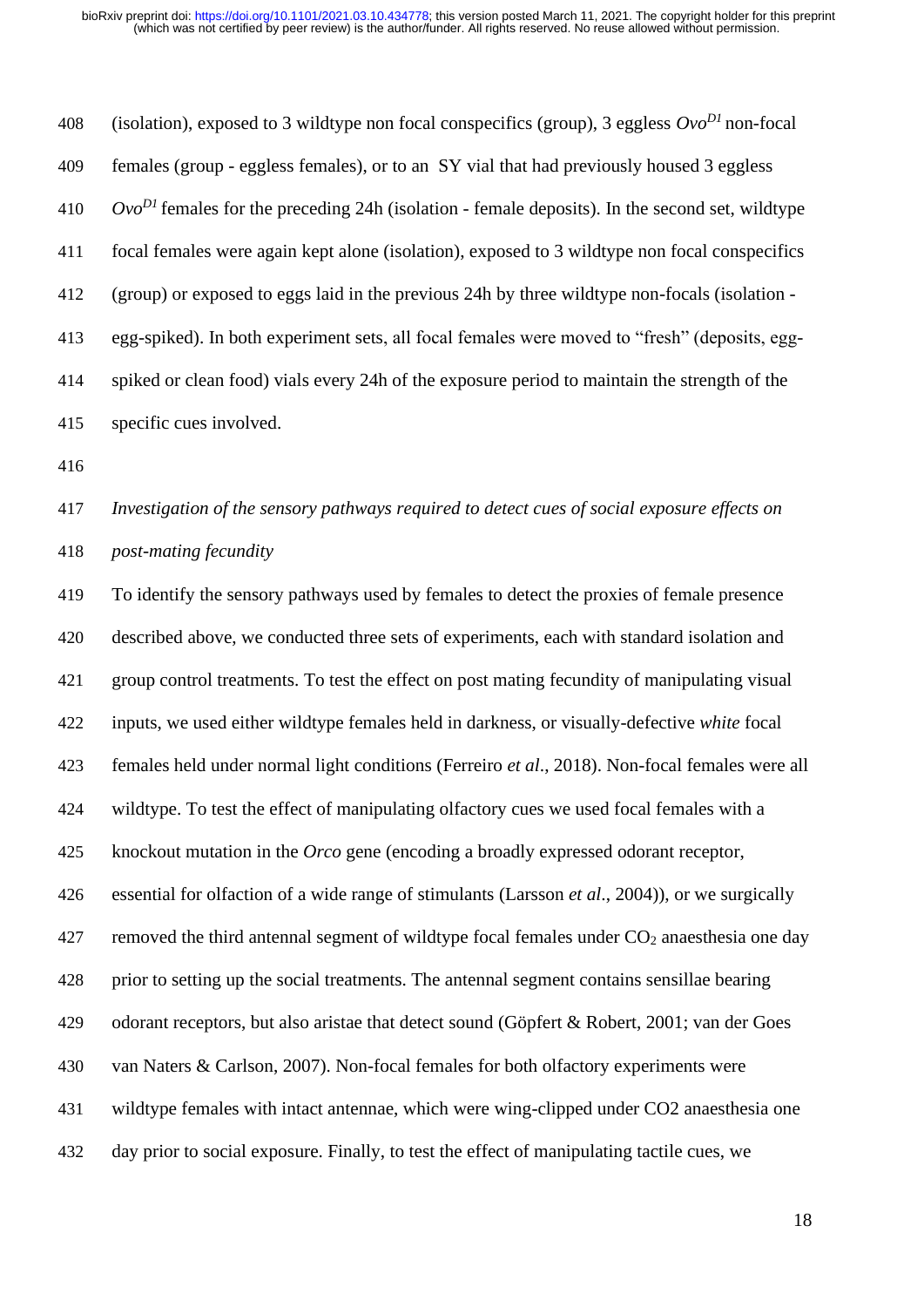physically separated wildtype focal females from non-focals using a perforated acetate divider to create two chambers within a standard vial. Perforations allowed the transmission of sound and odours, and the dividers were translucent which allowed for the perception of visual cues.

## *Effect of social environment on virgin egg retention*

 In the final experiment we used a novel egg marking procedure to test the effect of isolation and group treatments on pre-mating (virgin) egg production and retention. Wild type focal females were reared according to the standard protocol. Non-focal females were reared from 442 the  $1<sup>st</sup>$  instar larval stage on SY food containing 800 ppm oil-based Sudan Red dye, which stains lipids, resulting in the production and laying of visibly pink eggs as adults. Dyed females were collected upon eclosion and maintained on Sudan Red food for 3-4 days prior to setting up the social treatments. Social treatments were set up according to the standard protocol, above. For the group treatment, one focal female was housed in a vial with three dyed non-focals. Females were then moved every 24h to fresh food until mating. The number of white and dyed (pink) eggs laid by the focal and non-focal females, respectively, was recorded for each 24h period of social exposure. Mating trials and post-mating egg counts were conducted as above.

#### *Statistical analysis*

 Statistical analyses were carried out in R v 3.6.3 (R Core Team, 2013). Post-mating egg counts were analysed using a generalised linear model (GLM) with a log link and quasi- Poisson errors to account for over-dispersion. The total number of virgin 'egg layers' 456 (females that laid  $\geq 1$  egg on a given day) versus 'retainers' (no eggs laid on a given day) in each social treatment was analysed using a Chi-square test. The number of virgin eggs laid by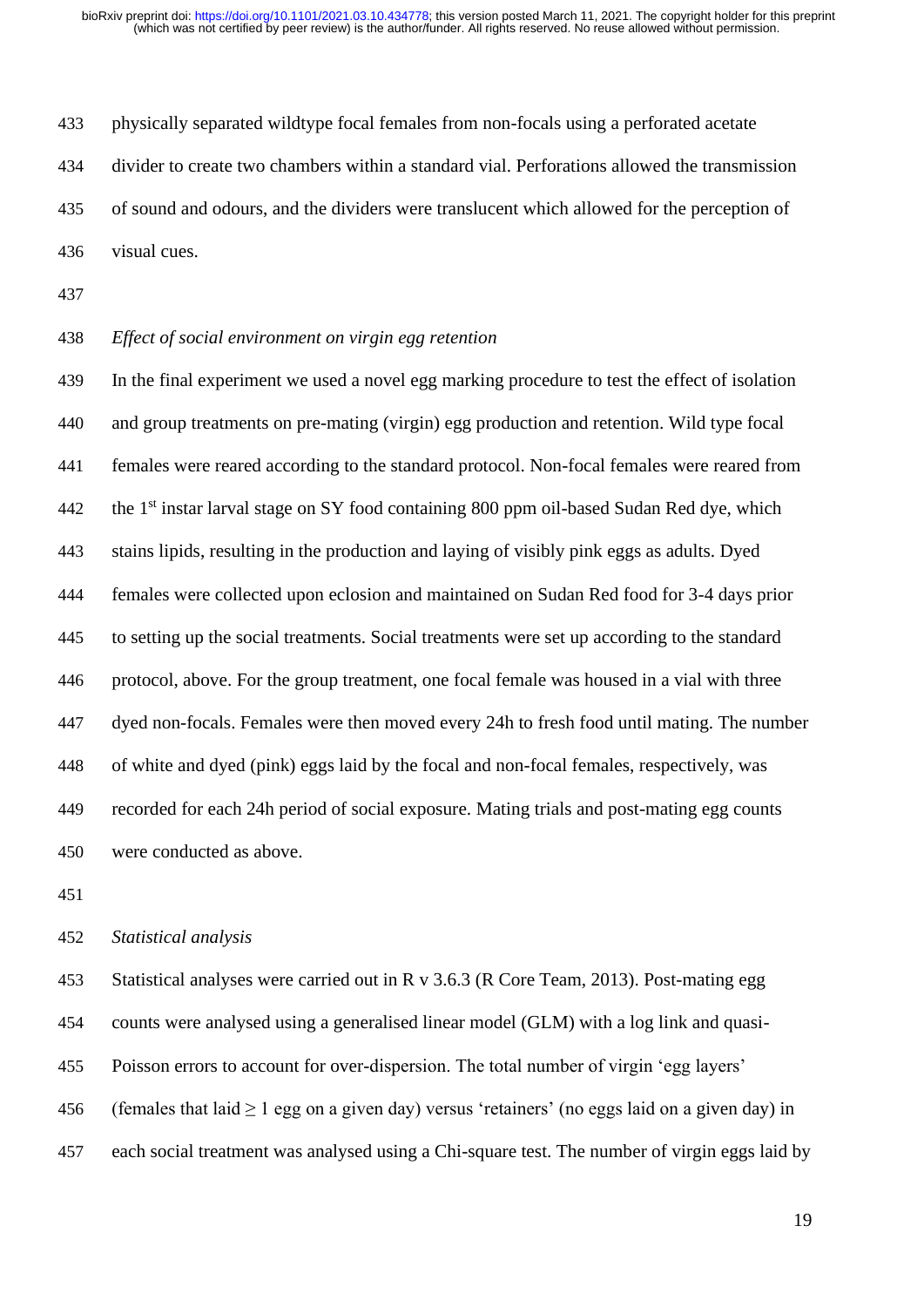'egg-layers' (non-zero counts) across social treatments was analysed using a GLM with quasi-Poisson errors. Significance values for GLMs were derived from an anova F test of the model. Mating latency was analysed using Cox Proportional Hazards models, fitted using the "coxph" function from the "survival" package. Individuals that did not mate within 90 minutes were treated as censors. For mating duration, times of < 6 min and > 30 min were excluded from the analysis. These data points represent extremely short copulations, in which 464 genitalia were unlikely to have been fully engaged or sperm transferred (Gilchrist  $\&$  Partridge, 2000). Very long copulations can result if genitalia become "stuck" and flies fail to disengage. In total, 11 such outliers were removed from across five of the mating duration experiments (supplementary table S2). Mating duration data were normally distributed for each experiment (Shapiro-Wilk tests, p > 0.05) and were analysed using Welch two sample *t*- tests. **Authors' contributions.** EKF, AB and TC conceived the study, EKF, SL, WR and AT conducted the experiments and analyses, EKF analysed the data and EKF, SL and TC wrote the paper. All authors read and approved the final version of the manuscript. **Competing interests.** We declare we have no competing interests**. Funding.** We thank the NERC (NE/R000891/1, to TC, AB and EKF) for funding. **Acknowledgements.** We thank Jean-Christophe Billeter for helpful comments on the manuscript, Alice Dore, Nick West, Nathan McConnell, Lucy Friend, Mike Darrington and

Jessy Rouhana for help with the mating assays, Paul Candon and Kerri Armstrong for technical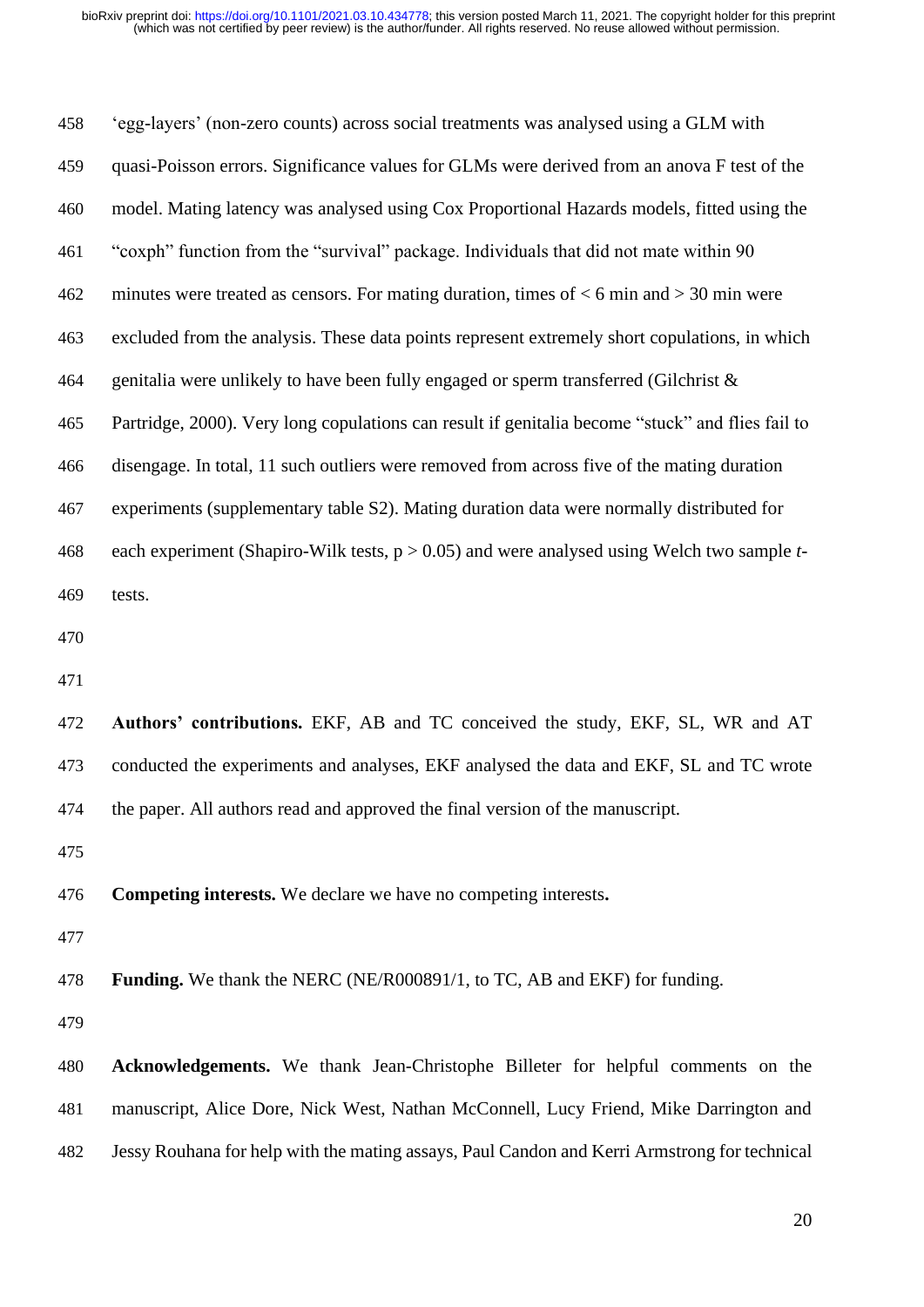assistance and Ellie Bath for sending us the *OvoD1* strain.

- **Statement on data sharing**. All raw data will be made available on the DRYAD data
- repository upon acceptance. We will also provide a private data sharing link to the raw data, if
- requested by the reviewers.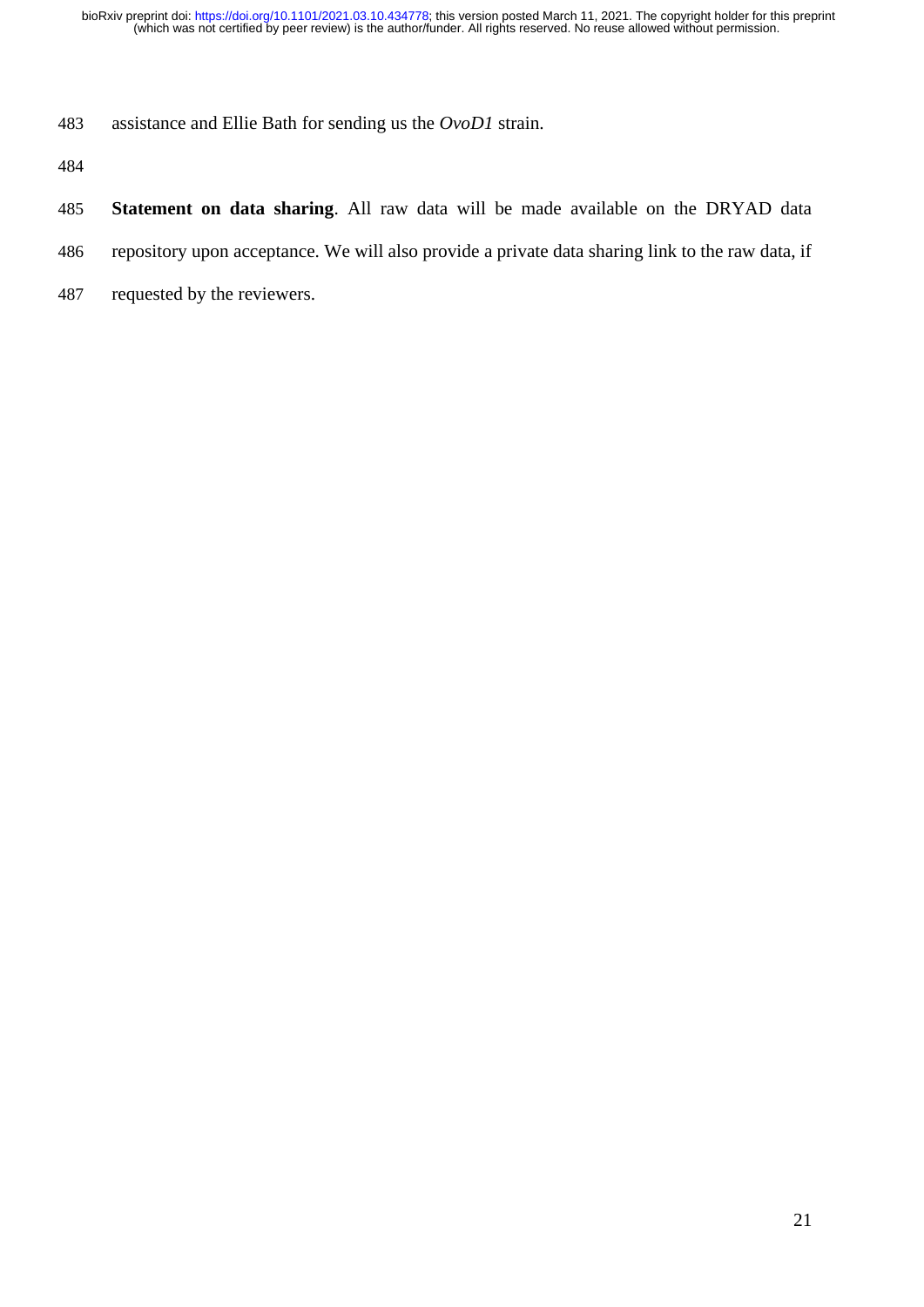#### 



 **Figure 1.** *D. melanogaster* **females exposed to con- or hetero-specific females prior to mating show significantly decreased post-mating fecundity.** *D. melanogaster* females were kept socially isolated ('isolation') or exposed to con- ('group') or hetero-specific females ('group:simulans' or 'group:yakuba') for 72h prior to mating. Fecundity was measured as the number of eggs laid by each female in the 24h period following mating. Boxplots show interquartile range (IQR) and median in the box, and whiskers represent the 197 largest and smallest values within 1.5 times the IQR above and below the  $75<sup>th</sup>$  and  $25<sup>th</sup>$  percentiles, respectively. Raw data points are plotted with jitter. Treatments not sharing a 499 letter are significantly different from one another  $(p < 0.05)$ .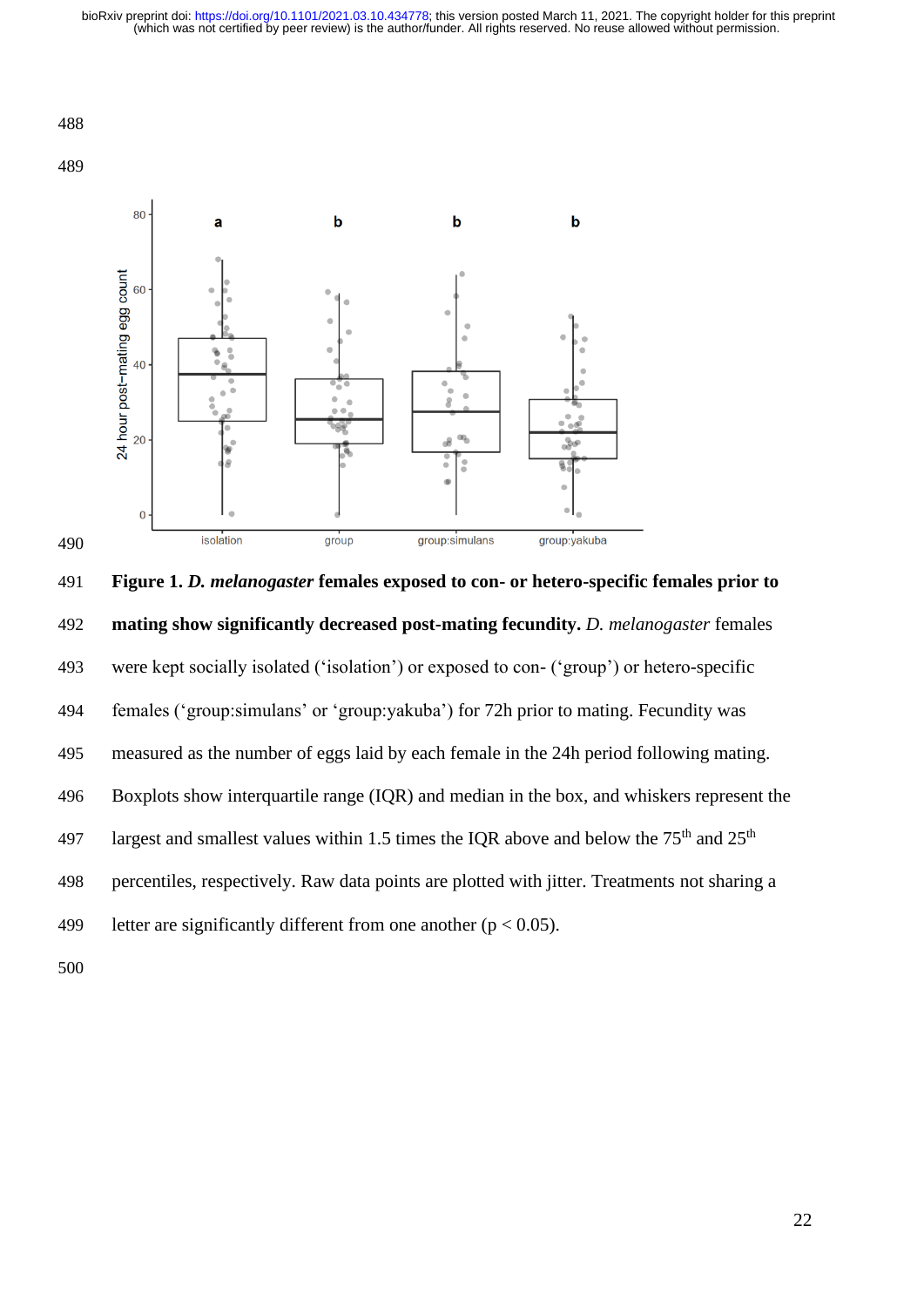



**Figure 2.** *D. melanogaster* **females require 72h of exposure to conspecifics to express** 

- **fecundity plasticity.** Females were housed in 'isolation' (blue) or in 'group' (red boxes)
- treatments, for between 2h and 72h prior to mating. Fecundity was measured as the number
- of eggs laid in the 24h period following mating. Statistical significance indicated above box
- 506 pairs (ns:  $p < 0.1$ ). Boxplots as in Figure 1.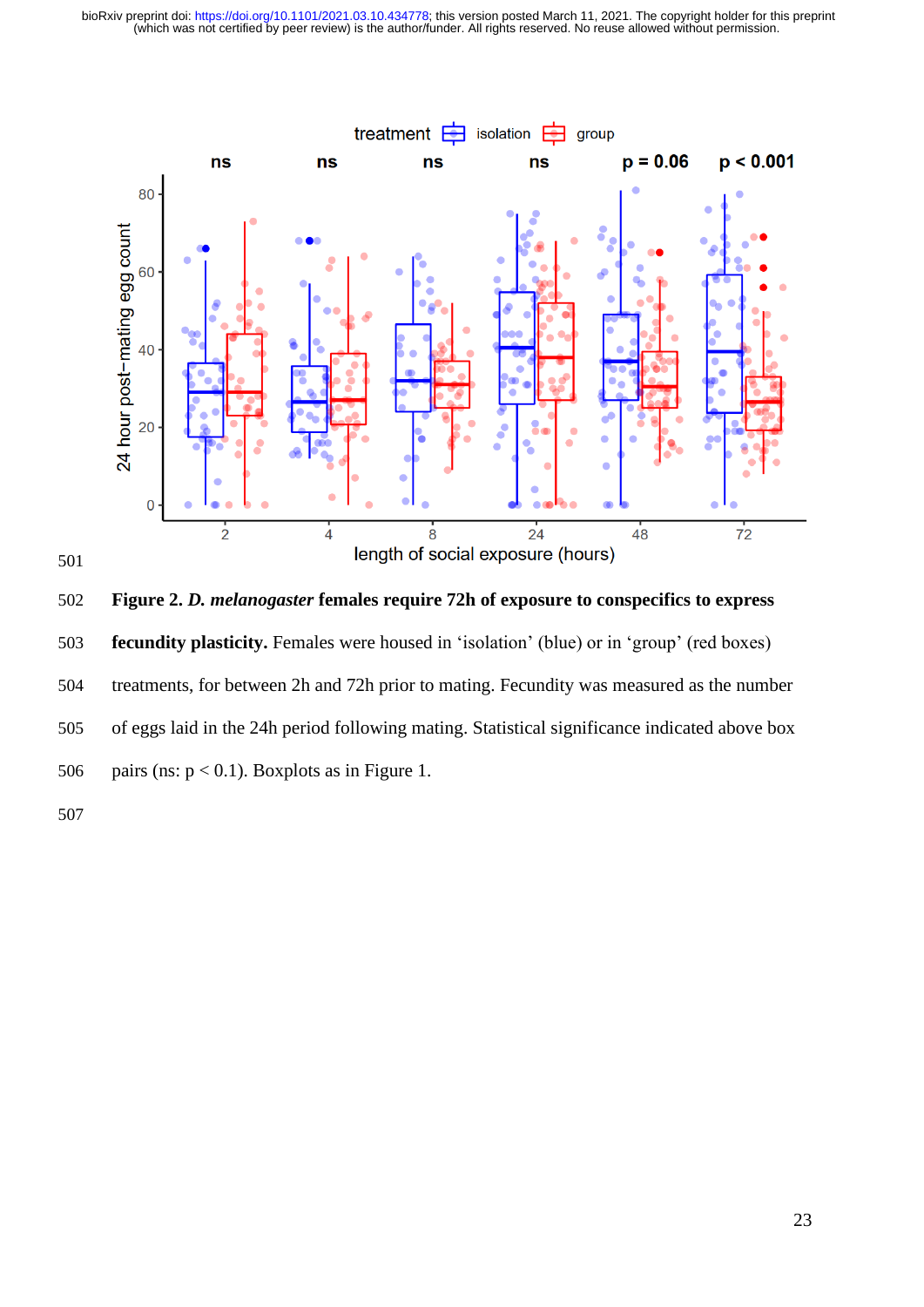



 **Figure 3.** *D. melanogaster* **females respond to their social environment by detecting the deposits left by other females, even in the absence of eggs.** (A) Wildtype focal females were either isolated in clean vials ('isolation'), housed in groups of four in clean vials ('group'), housed with three *OvoD1* females ('group:eggless') or housed in vials previously occupied by three *OvoD1* females ('isolation:deposits'). (B) Wildtype focal females housed in isolation, in groups of four or in vials containing eggs laid by previous wildtype occupants ('isolation:egg-spiked'). Fecundity was measured as the number of eggs laid by the focal female in the 24h period following a single mating. Boxplots as in Figure 1. Within each plot, 518 treatments not sharing a letter are significantly different from one another ( $p < 0.05$ ).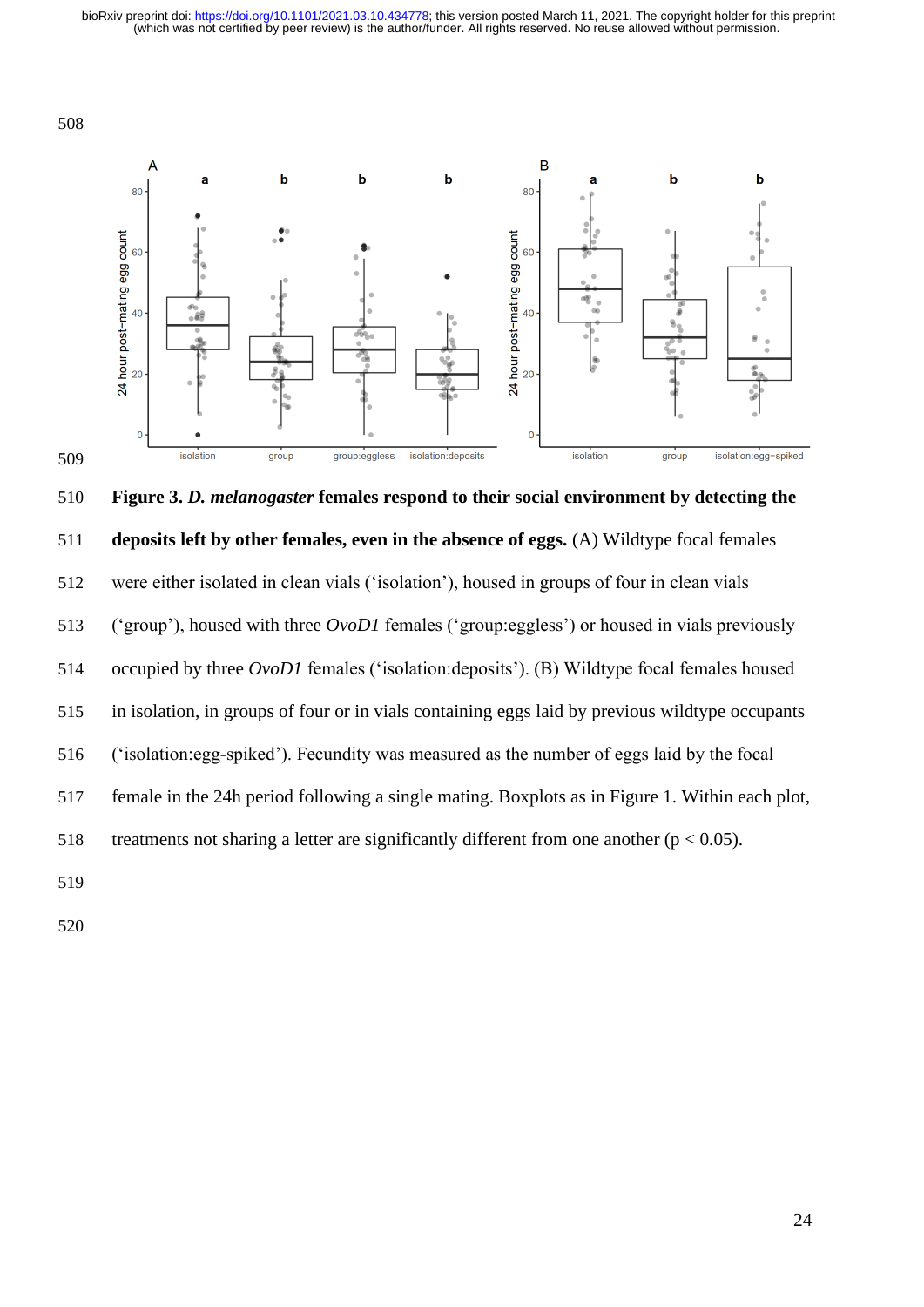

 **Figure 4.** *D. melanogaster* **females respond to their social environment by using tactile / gustatory sensory pathways.** (A) Olfactory restriction through antennal removal. Intact focal females ('control') and olfactory-manipulated focal females with no third antennal segment ('antennaless') were kept in isolation or in a group with three intact non-focal females. (B) Olfactory restriction through *Orco* knockout. Wildtype Dahomey females 528 ('control') or females lacking the general olfactory receptor Orco (' $\alpha r c \sigma$ <sup>1</sup>') were kept in isolation or in a group with three Dahomey non-focal females. (C) Tactile/gustatory restriction. Focal females were housed in a standard vial ('control') or in a vial with a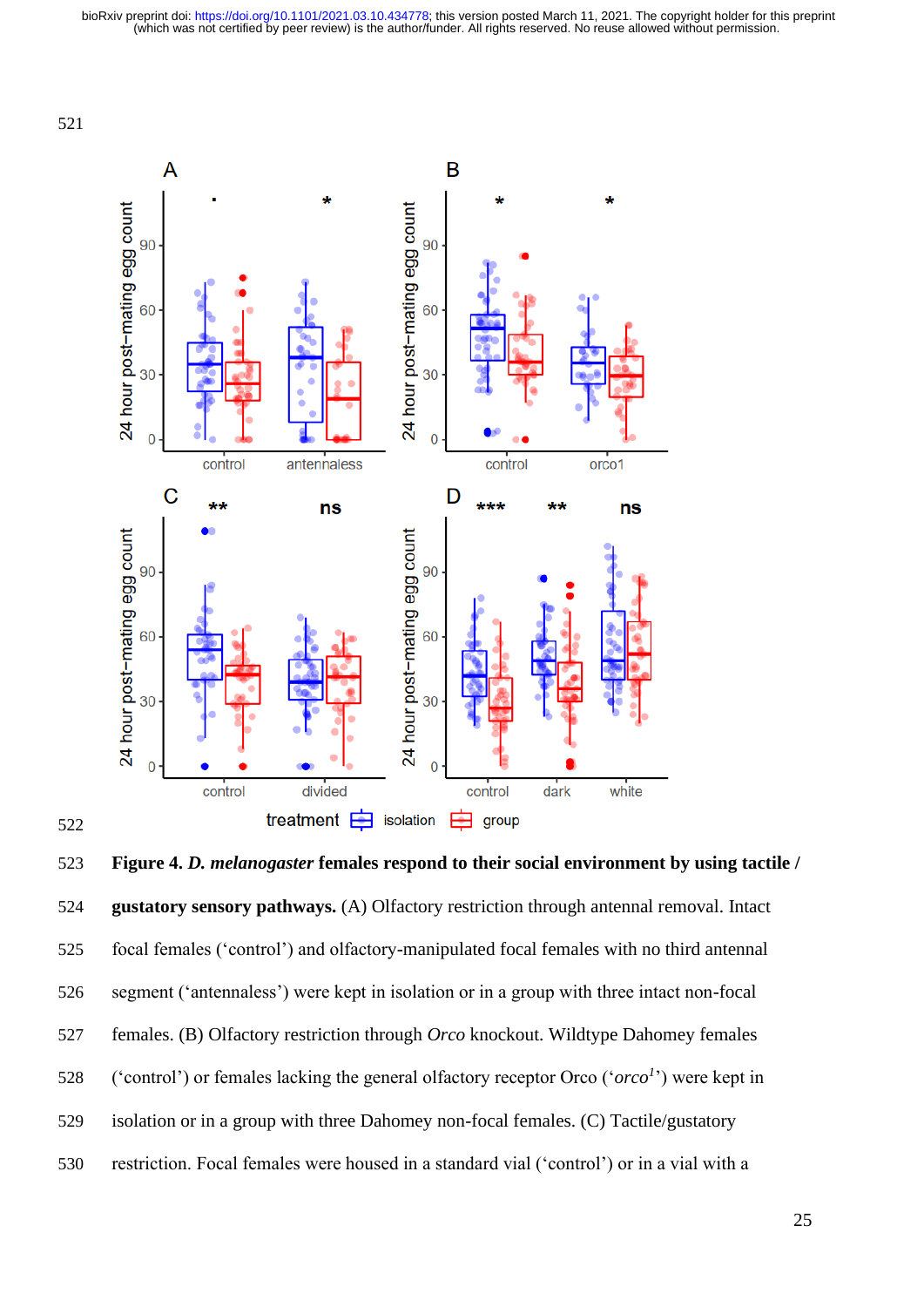| 531 | transparent, perforated divide ('divided'). For the divided group treatment, focal females  |
|-----|---------------------------------------------------------------------------------------------|
| 532 | were physically separated from the three non-focals by the divide. (D) Visual restriction.  |
| 533 | Wildtype females held under standard light conditions ('control'), wildtype females held in |
| 534 | darkness ('dark') and white females ('white') were kept in isolation or exposed to three    |
| 535 | wildtype non-focal females. Fecundity was measured as the number of eggs laid in the 24h    |
| 536 | period following mating. Boxplots as in Figure 1.                                           |
| 537 |                                                                                             |
| 538 |                                                                                             |
| 539 |                                                                                             |
| 540 |                                                                                             |
| 541 |                                                                                             |
| 542 |                                                                                             |
| 543 |                                                                                             |
| 544 |                                                                                             |
| 545 |                                                                                             |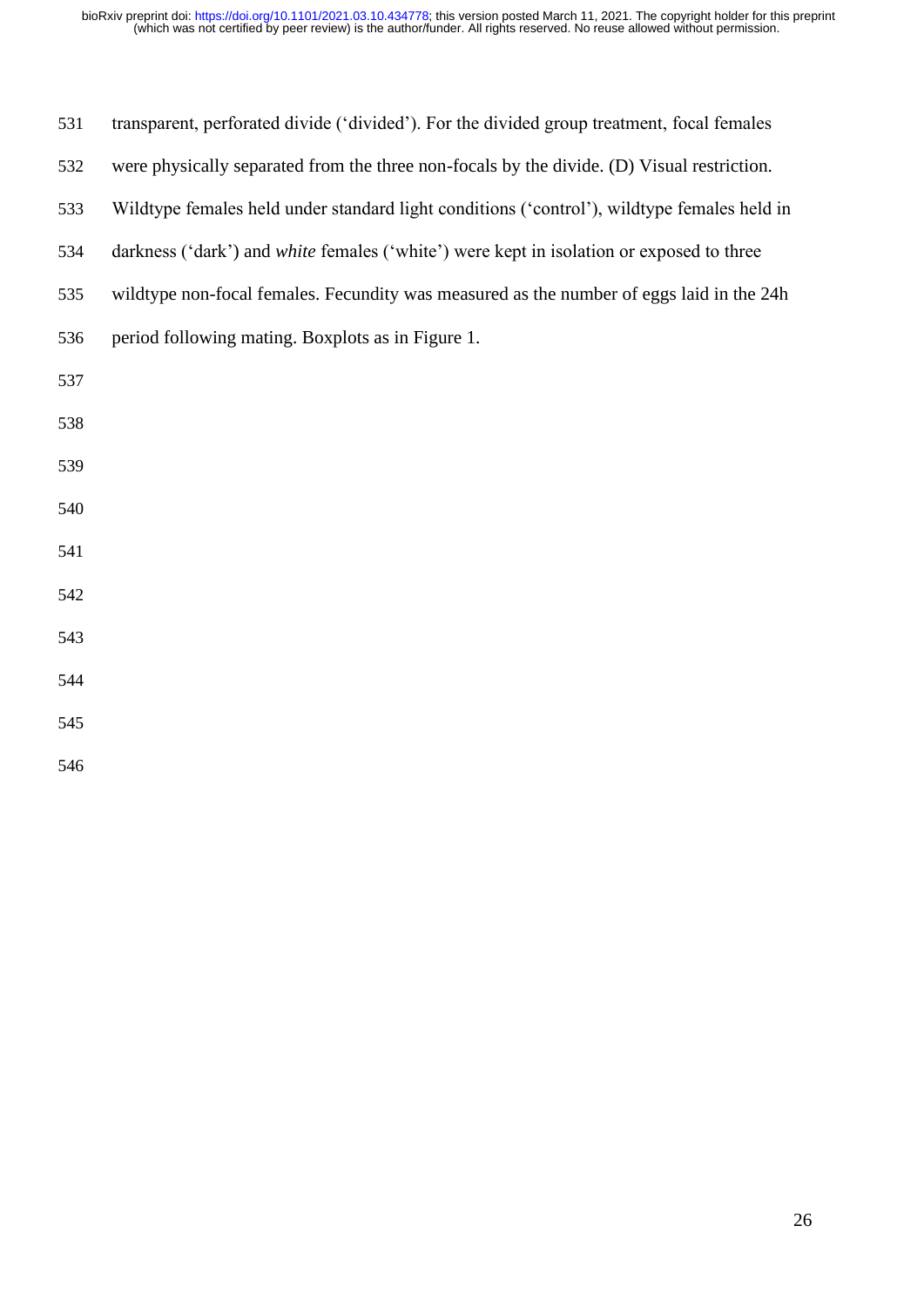



 **Figure 5.** *D. melanogaster* **females housed in isolation are more likely to retain virgin eggs.** Virgin egg laying responses of *D. melanogaster* to the current social environment are shown. Focal females were kept in 'isolation' (blue bars/boxes) or 'group' (housed with three dyed non-focal females, red bars/boxes) treatments, for three days. (A) The proportion of female egg retainers (laying no eggs) on days one, two or three of social exposure. (B) Virgin 553 egg counts of laying females (laying  $\geq 1$  egg on any given day) over three days of social exposure. Boxplots as in Figure 1.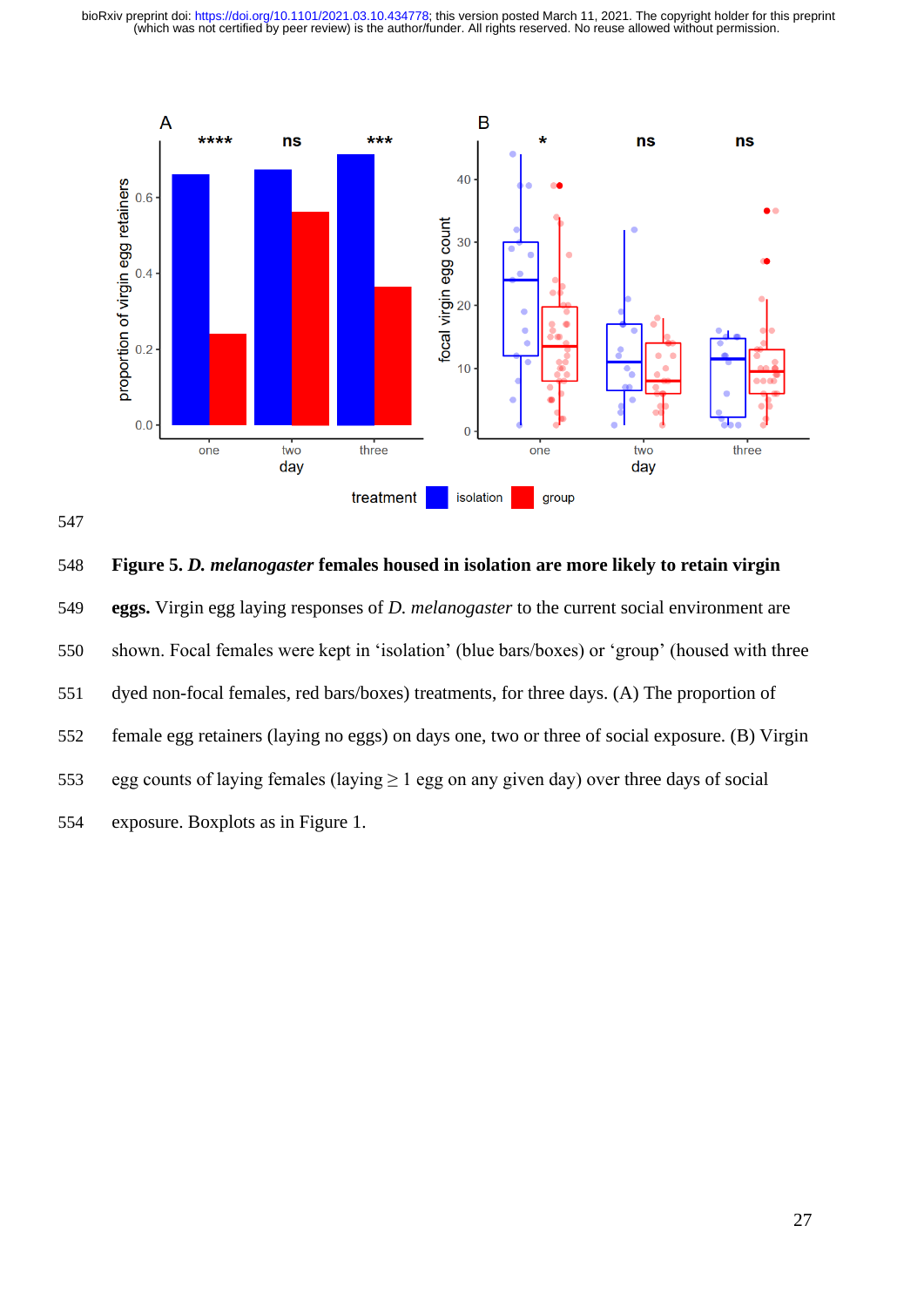

 **Figure 6. Negative relationship between pre- and post-mating fecundity in socially isolated and grouped females.** Shown is the relationship between the total number of virgin eggs laid by a focal female in the three days prior to mating, and the number of post-mating eggs laid for 24h after mating. Focal females were held in either 'isolation' (blue) or in 'group' (with three Sudan red dyed non-focal females prior to mating, shown in red) treatments.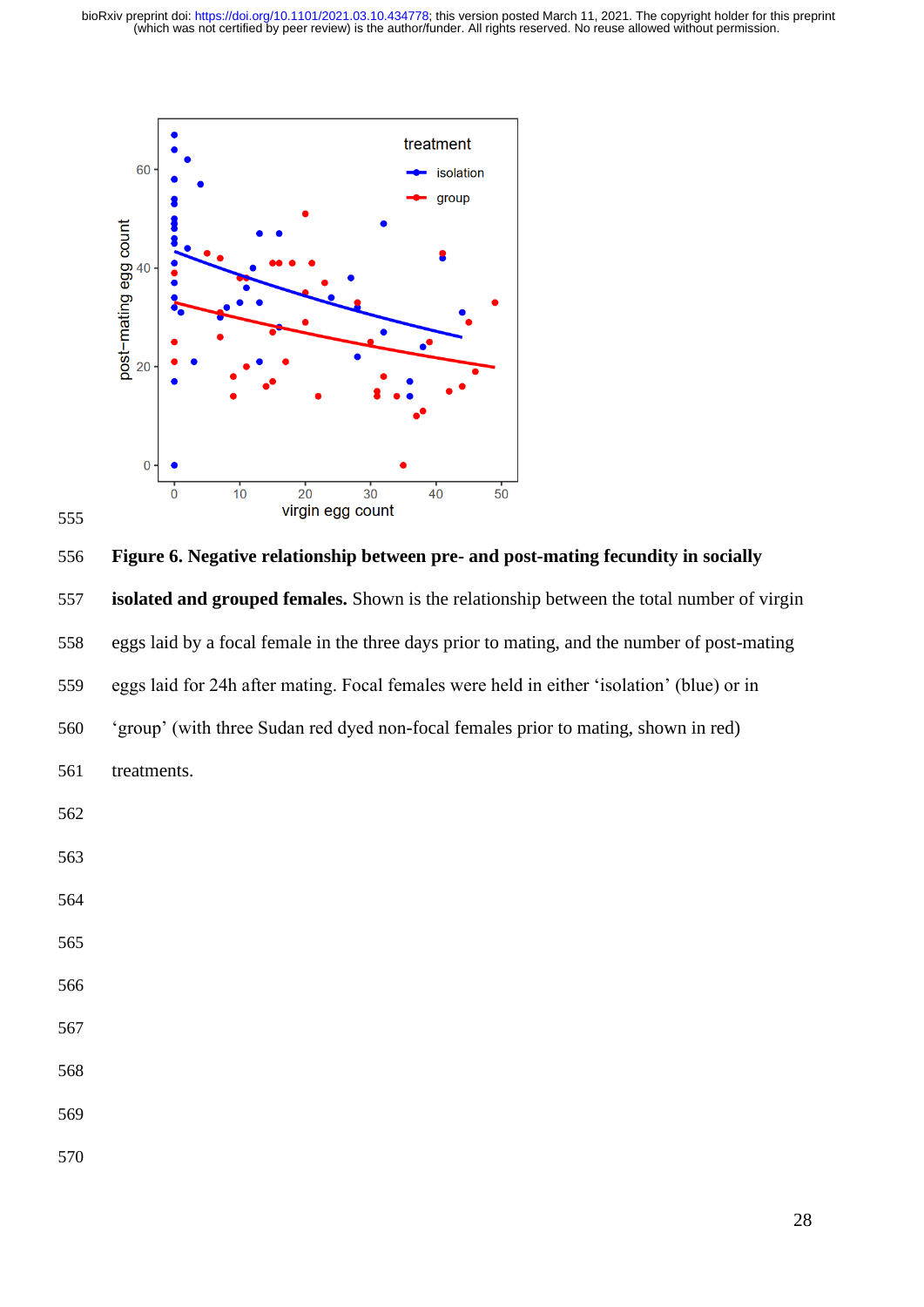## **References**

 Armstrong, J., Texada, M., Munjaal, R., Baker, D., & Beckingham, K. (2006). Gravitaxis in *Drosophila melanogaster*: a forward genetic screen. *Genes, Brain and Behavior, 5* (3), 222-239. doi: 10.1111/j.1601-183X.2005.00154.x Ashburner, M. (1989). *Drosophila*: A laboratory handbook. *Cold spring harbor laboratory press*: Cold Spring Harbor. Bailey, N. W., & Zuk, M. (2008). Acoustic experience shapes female mate choice in field crickets. *Proceedings of the Royal Society B: Biological Sciences, 275* (1651), 2645- 2650. doi:10.1098/rspb.2008.0859 Bath, E., Bowden, S., Peters, C., Reddy, A., Tobias, J. A., Easton-Calabria, E., Seddon, N., Goodwin, S.F., & Wigby, S. (2017). Sperm and sex peptide stimulate aggression in female *Drosophila*. *Nature Ecology and Evolution, 1* (6), 0154. doi:10.1038/s41559- 017-0154 Billeter, J. C., Jagadeesh, S., Stepek, N., Azanchi, R., & Levine, J. D. (2012). *Drosophila melanogaster* females change mating behaviour and offspring production based on social context. *Proceedings of the Royal Society B: Biological Sciences, 279* (1737), 2417-2425. doi:10.1098/rspb.2011.2676 Billeter, J. C., & Wolfner, M. F. (2018). Chemical Cues that Guide Female Reproduction in *Drosophila melanogaster*. *Journal of Chemical Ecology, 44* (9), 750-769. doi:10.1007/s10886-018-0947-z Bouletreau-Merle, J., & Fouillet, P. (2002). How to overwinter and be a founder: egg- retention phenotypes and mating status in *Drosophila melanogaster*. *Evolutionary Ecology, 16* (4), 309-332. doi:Doi 10.1023/A:1020216230976 Bretman, A., Fricke, C., & Chapman, T. (2009). Plastic responses of male *Drosophila melanogaster* to the level of sperm competition increase male reproductive fitness. *Proceedings of the Royal Society B: Biological Sciences, 276* (1662), 1705-1711. doi:10.1098/rspb.2008.1878 Bretman, A., Fricke, C., Hetherington, P., Stone, R., & Chapman, T. (2010). Exposure to rivals and plastic responses to sperm competition in *Drosophila melanogaster*. *Behavioral Ecology, 21* (2), 317-321. doi:10.1093/beheco/arp189 Bretman, A., Gage, M. J. G., & Chapman, T. (2011). Quick-change artists: male plastic behavioural responses to rivals. *Trends in Ecology and Evolution, 26* (9), 467-473. doi:10.1016/j.tree.2011.05.002 Bretman, A., Rouse, J., Westmancoat, J. D., & Chapman, T. (2017). The role of species- specific sensory cues in male responses to mating rivals in *Drosophila melanogaster* fruitflies. *Ecology and Evolution, 7* (22), 9247-9256. doi:10.1002/ece3.3455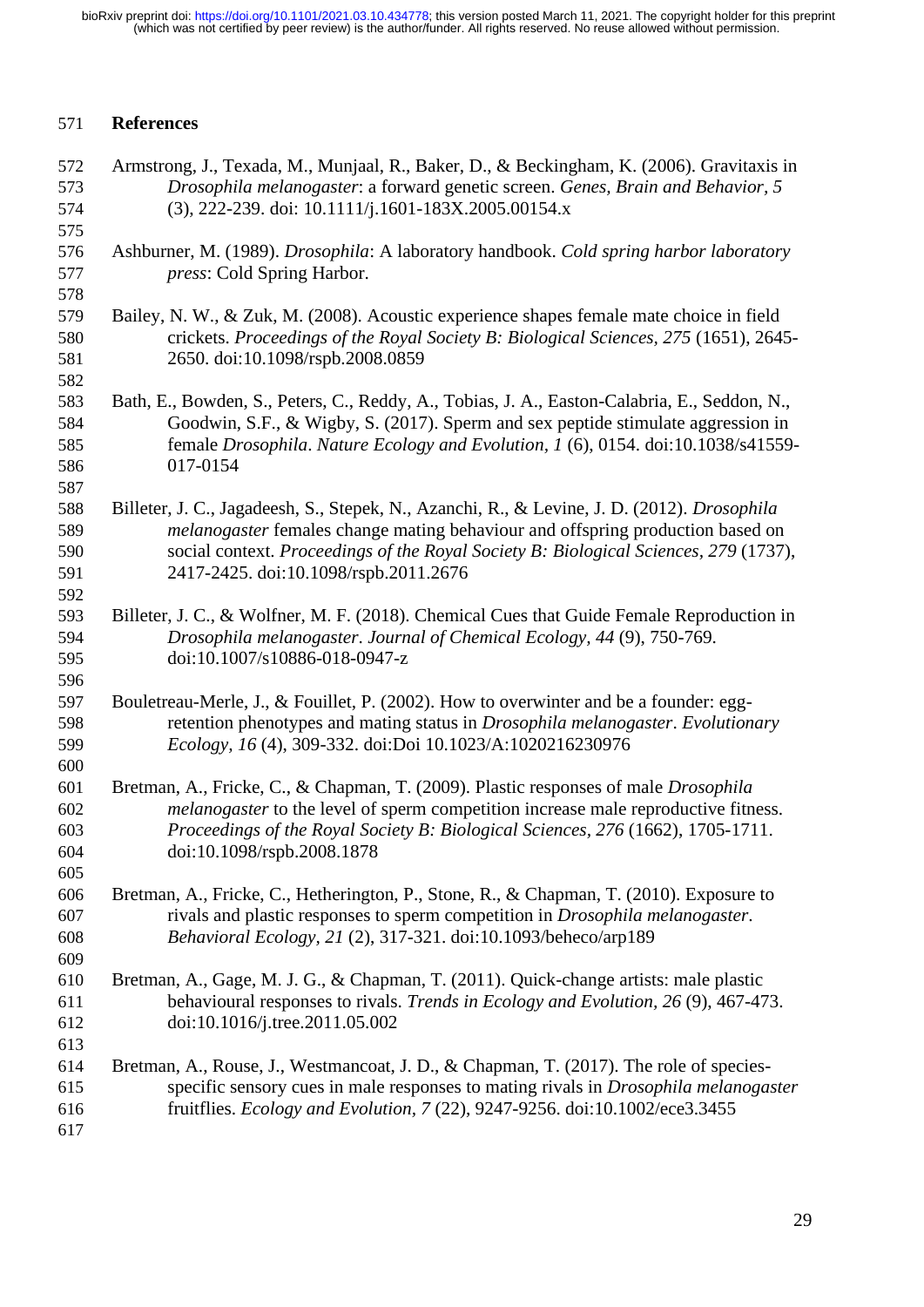| 618<br>619<br>620                      | Bretman, A., Westmancoat, J. D., & Chapman, T. (2013). Male control of mating duration<br>following exposure to rivals in fruitflies. Journal of Insect Physiology, 59 (8), 824-<br>827. doi:10.1016/j.jinsphys.2013.05.011                                                                                                                  |
|----------------------------------------|----------------------------------------------------------------------------------------------------------------------------------------------------------------------------------------------------------------------------------------------------------------------------------------------------------------------------------------------|
| 621<br>622<br>623<br>624<br>625        | Bretman, A., Westmancoat, J. D., Gage, M. J., & Chapman, T. (2011). Males use multiple,<br>redundant cues to detect mating rivals. Current Biology, 21 (7), 617-622.<br>doi:10.1016/j.cub.2011.03.008                                                                                                                                        |
| 626<br>627<br>628<br>629               | Bretman, A., Westmancoat, J. D., Gage, M. J., & Chapman, T. (2013). Costs and benefits of<br>lifetime exposure to mating rivals in male <i>Drosophila melanogaster</i> . Evolution, 67<br>(8), 2413-2422. doi:10.1111/evo.12125                                                                                                              |
| 630<br>631<br>632<br>633               | Churchill, E. R., Dytham, C., Bridle, J. R., & Thom, M. D. F. (2021). Social and physical<br>environment independently affect oviposition decisions in <i>Drosophila melanogaster</i> .<br>bioRxiv, 2021.2001.2027.428449. doi:10.1101/2021.01.27.428449                                                                                     |
| 634<br>635<br>636<br>637               | Davis, J. M., Nufio, C. R., & Papaj, D. R. (2011). Resource quality or competition: why<br>increase resource acceptance in the presence of conspecifics? Behavioral ecology, 22<br>(4), 730-737. doi:10.1093/beheco/arr042                                                                                                                   |
| 638<br>639<br>640<br>641               | Dore, A. A., Bretman, A., & Chapman, T. (2020). Fitness consequences of redundant cues of<br>competition in male Drosophila melanogaster. Ecology and Evolution, 10 (12), 5517-<br>5526. doi: 10.1002/ece3.6293                                                                                                                              |
| 642<br>643<br>644<br>645               | Dore, A. A., McDowall, L., Rouse, J., Bretman, A., Gage, M. J. G., & Chapman, T. (2018).<br>The role of complex cues in social and reproductive plasticity. Behavioral Ecology<br>and Sociobiology, 72 (8), 124. doi:10.1007/s00265-018-2539-x                                                                                               |
| 646<br>647<br>648<br>649<br>650<br>651 | Dumenil, C., Woud, D., Pinto, F., Alkema, J. T., Jansen, I., Van Der Geest, A. M.,<br>Roessingh, S., & Billeter, J. C. (2016). Pheromonal Cues Deposited by Mated<br>Females Convey Social Information about Egg-Laying Sites in Drosophila<br>Melanogaster. Journal of Chemical Ecology, 42 (3), 259-269. doi:10.1007/s10886-<br>016-0681-3 |
| 652<br>653<br>654<br>655               | Edward, D. A., Poissant, J., Wilson, A. J., & Chapman, T. (2014). Sexual conflict and<br>interacting phenotypes: a quantitative genetic analysis of fecundity and copula<br>duration in <i>Drosophila melanogaster. Evolution</i> , 68 (6), 1651-1660.<br>doi:10.1111/evo.12376                                                              |
| 656<br>657<br>658<br>659<br>660        | Ferreiro, M. J., Pérez, C., Marchesano, M., Ruiz, S., Caputi, A., Aguilera, P., Barrio, R., &<br>Cantera, R. (2018). <i>Drosophila melanogaster White</i> mutant $w^{1118}$ undergo retinal<br>degeneration. Frontiers in Neuroscience, 11 (732). doi:10.3389/fnins.2017.00732                                                               |
| 661<br>662<br>663<br>664<br>665        | Filice, D. C. S., & Long, T. A. F. (2017). Phenotypic plasticity in female mate choice<br>behavior is mediated by an interaction of direct and indirect genetic effects in<br>Drosophila melanogaster. Ecology and Evolution, 7 (10), 3542-3551.<br>doi:10.1002/ece3.2954                                                                    |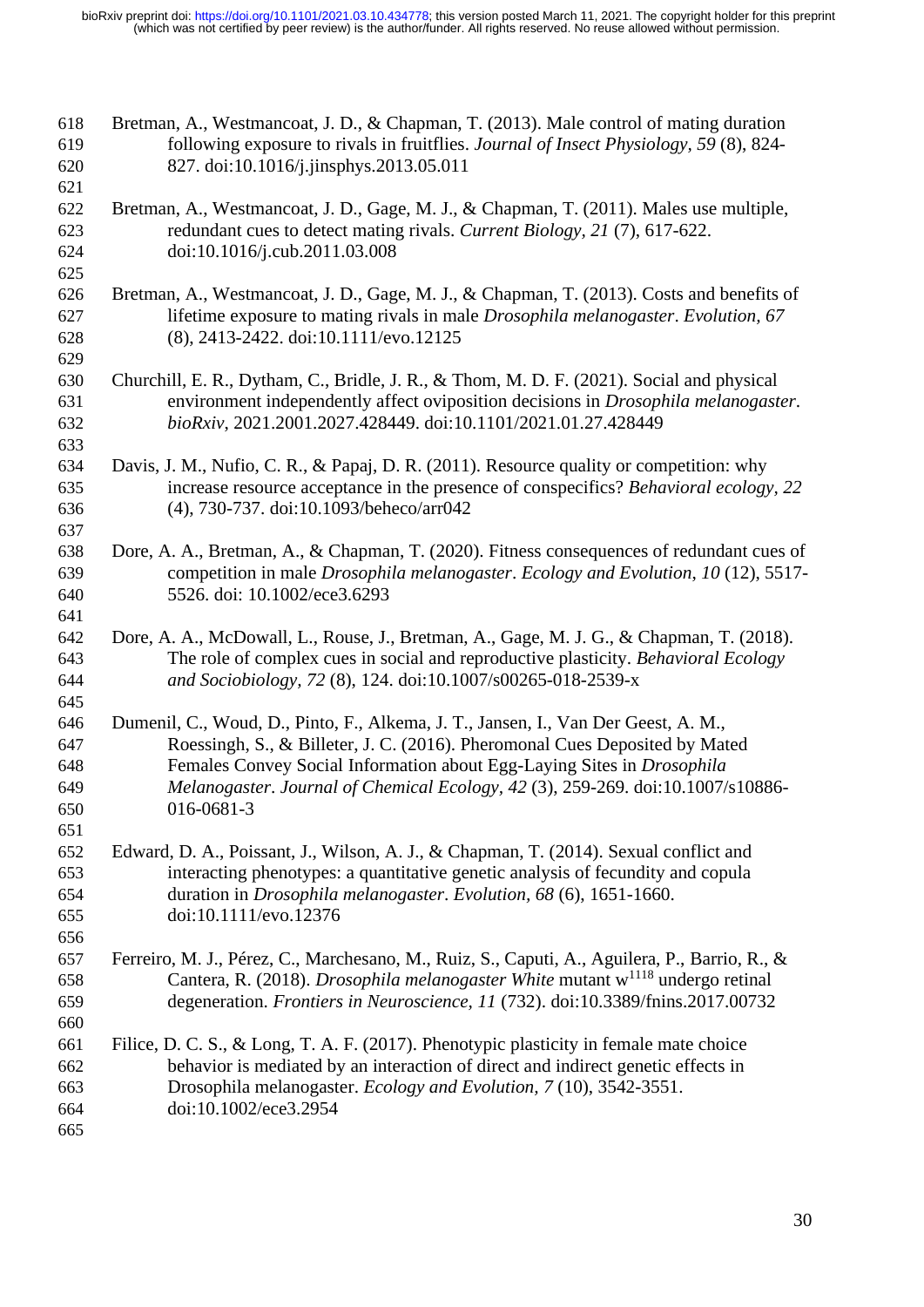| 666<br>667<br>668 | Fox, R. J., Fromhage, L., & Jennions, M. D. (2019). Sexual selection, phenotypic plasticity<br>and female reproductive output. Philosophical Transactions of the Royal Society B:<br>Biological Sciences, 374 (1768), 20180184. doi:10.1098/rstb.2018.0184 |
|-------------------|------------------------------------------------------------------------------------------------------------------------------------------------------------------------------------------------------------------------------------------------------------|
| 669               |                                                                                                                                                                                                                                                            |
| 670               | Garbaczewska, M., Billeter, J. C., & Levine, J. D. (2013). Drosophila melanogaster males                                                                                                                                                                   |
| 671               | increase the number of sperm in their ejaculate when perceiving rival males. Journal                                                                                                                                                                       |
| 672               | of Insect Physiology, 59 (3), 306-310. doi:10.1016/j.jinsphys.2012.08.016                                                                                                                                                                                  |
| 673               |                                                                                                                                                                                                                                                            |
| 674               | Gilchrist, A. S., & Partridge, L. (2000). Why it is difficult to model sperm displacement in                                                                                                                                                               |
| 675               |                                                                                                                                                                                                                                                            |
|                   | Drosophila melanogaster: the relation between sperm transfer and copulation<br>duration. Evolution, 54 (2), 534-542. doi:10.1111/j.0014-3820.2000.tb00056.x                                                                                                |
| 676               |                                                                                                                                                                                                                                                            |
| 677               |                                                                                                                                                                                                                                                            |
| 678               | Göpfert, M. C., & Robert, D. (2001). Turning the key on <i>Drosophila</i> audition. Nature, 411                                                                                                                                                            |
| 679               | (6840), 908-908. doi:10.1038/35082144                                                                                                                                                                                                                      |
| 680               |                                                                                                                                                                                                                                                            |
| 681               | Huang, P., Sieving, K. E., & Mary, C. M. S. (2011). Heterospecific information about                                                                                                                                                                       |
| 682               | predation risk influences exploratory behavior. Behavioral Ecology, 23 (3), 463-472.                                                                                                                                                                       |
| 683               | doi:10.1093/beheco/arr212                                                                                                                                                                                                                                  |
| 684               |                                                                                                                                                                                                                                                            |
| 685               | Jaenike, J., Bartelt, R. J., Huberty, A. F., Thibault, S., & Libler, J. S. (1992). Aggregations in                                                                                                                                                         |
| 686               | mycophagous Drosophila (Diptera: Drosophilidae): candidate pheromones and field                                                                                                                                                                            |
| 687               | responses. Annals of the Entomological Society of America, 85 (6), 696-704.                                                                                                                                                                                |
| 688<br>689        | Kacsoh, B. Z., Bozler, J., Ramaswami, M., & Bosco, G. (2015). Social communication of                                                                                                                                                                      |
| 690               | predator-induced changes in <i>Drosophila</i> behavior and germ line physiology. Elife, 4,                                                                                                                                                                 |
| 691               | e07423. doi:10.7554/eLife.07423                                                                                                                                                                                                                            |
| 692               |                                                                                                                                                                                                                                                            |
| 693               | Kasumovic, M. M., & Brooks, R. C. (2011). It's all who you know: the evolution of socially                                                                                                                                                                 |
| 694               | cued anticipatory plasticity as a mating strategy. The Quarterly Review of Biology, 86                                                                                                                                                                     |
| 695               | (3), 181-197. doi:10.1086/661119                                                                                                                                                                                                                           |
| 696               |                                                                                                                                                                                                                                                            |
| 697               | Keesey, I. W., Koerte, S., Retzke, T., Haverkamp, A., Hansson, B. S., & Knaden, M. (2016).                                                                                                                                                                 |
| 698               | Adult Frass Provides a Pheromone Signature for Drosophila Feeding and                                                                                                                                                                                      |
| 699               | Aggregation. Journal of Chemical Ecology, 42 (8), 739-747. doi:10.1007/s10886-                                                                                                                                                                             |
| 700               | 016-0737-4                                                                                                                                                                                                                                                 |
| 701               |                                                                                                                                                                                                                                                            |
| 702               | Laissue, P. P., & Vosshall, L. B. (2008). The olfactory sensory map in <i>Drosophila</i> . Brain                                                                                                                                                           |
| 703               | development in Drosophila melanogaster, in: Advances in Experimental Medicine                                                                                                                                                                              |
| 704               | and Biology, 628, 102-114. doi:10.1007/978-0-387-78261-4_7                                                                                                                                                                                                 |
| 705               |                                                                                                                                                                                                                                                            |
| 706               | Larsson, M. C., Domingos, A. I., Jones, W. D., Chiappe, M. E., Amrein, H., & Vosshall, L.                                                                                                                                                                  |
| 707               | B. (2004). Or83b Encodes a Broadly Expressed Odorant Receptor Essential for                                                                                                                                                                                |
| 708               | Drosophila Olfaction. Neuron, 43 (5), 703-714.                                                                                                                                                                                                             |
| 709               | doi:https://doi.org/10.1016/j.neuron.2004.08.019                                                                                                                                                                                                           |
| 710               |                                                                                                                                                                                                                                                            |
| 711               | Malek, H. L., & Long, T. A. F. (2020). On the use of private versus social information in                                                                                                                                                                  |
| 712               | oviposition site choice decisions by Drosophila melanogaster females. Behavioral                                                                                                                                                                           |
| 713               | Ecology, 31 (3), 739-749. doi:10.1093/beheco/araa021                                                                                                                                                                                                       |
| 714               | Marchini, D., Marri, L., Rosetto, M., Manetti, A. G., & Dallai, R. (1997). Presence of                                                                                                                                                                     |
| 715               | antibacterial peptides on the laid egg chorion of the medfly Ceratitis capitata.                                                                                                                                                                           |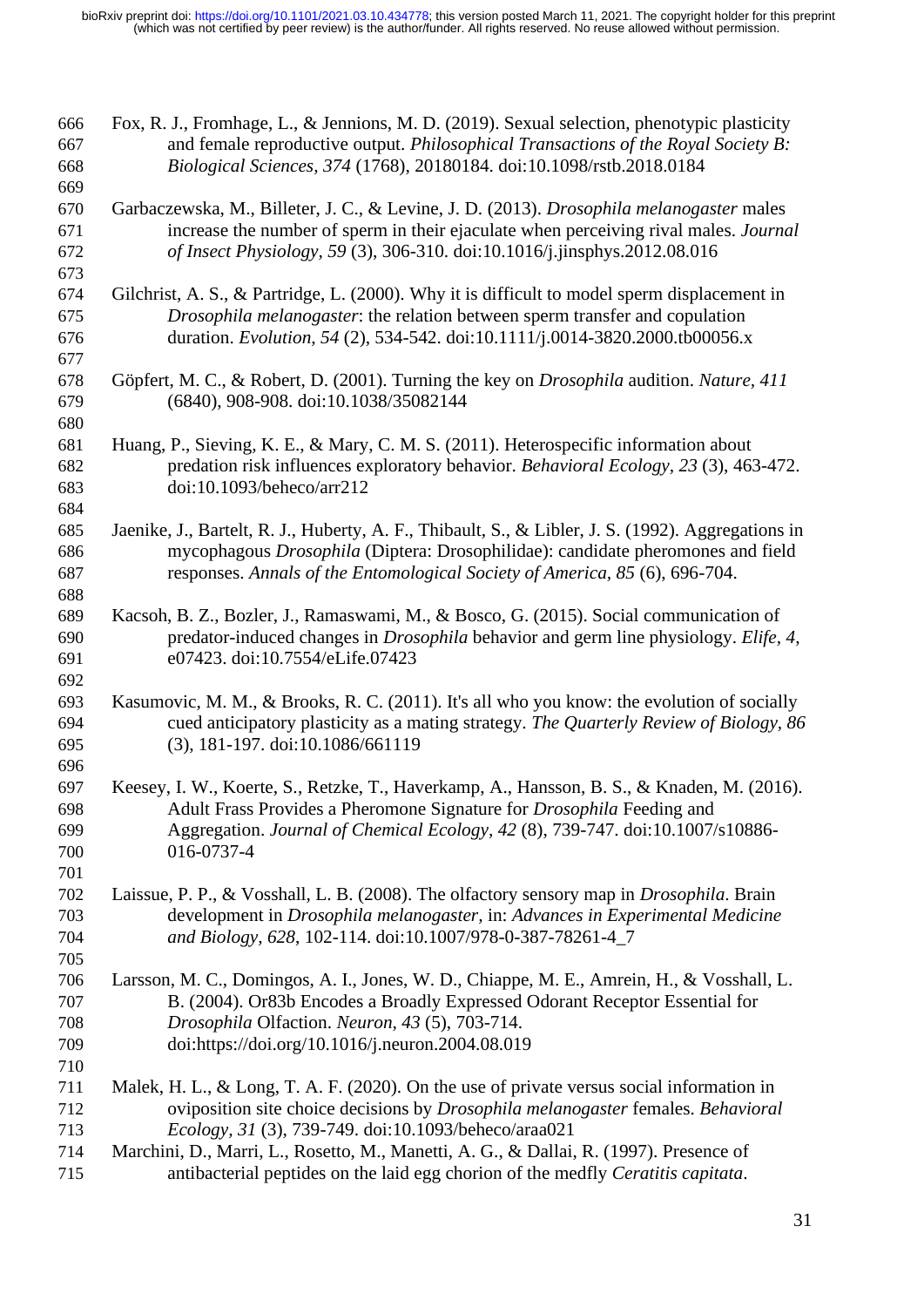| 716<br>717<br>718               | Biochemical and Biophysical Research Communications, 240 (3), 657-663.<br>doi:10.1006/bbrc.1997.7694                                                                                                                                                                                          |
|---------------------------------|-----------------------------------------------------------------------------------------------------------------------------------------------------------------------------------------------------------------------------------------------------------------------------------------------|
| 719<br>720                      | Markow, T. A., & O'Grady, P. (2005). <i>Drosophila</i> : a guide to species identification and use.<br>London: Academic Press.                                                                                                                                                                |
| 721<br>722<br>723<br>724<br>725 | Narasimha, S., Nagornov, K. O., Menin, L., Mucciolo, A., Rohwedder, A., Humbel, B. M.,<br>. Vijendravarma, R. K. (2019). Drosophila melanogaster cloak their eggs with<br>pheromones, which prevents cannibalism. Plos Biology, 17(1), e2006012-e2006012.<br>doi:10.1371/journal.pbio.2006012 |
| 726<br>727<br>728<br>729        | Parker, G. A., & Pizzari, T. (2010). Sperm competition and ejaculate economics. <i>Biological</i><br>Reviews of the Cambridge Philosophical Society, 85 (4), 897-934.<br>doi:10.1111/j.1469-185X.2010.00140.x                                                                                 |
| 730<br>731<br>732               | Pigliucci, M. (2001). Phenotypic plasticity: beyond nature and nurture. Baltimore: Johns<br>Hopkins University Press.                                                                                                                                                                         |
| 733<br>734<br>735<br>736<br>737 | Prokopy, R. J., & Bush, G. L. (1973). Oviposition by Grouped and Isolated Apple Maggot<br>Flies. Annals of the Entomological Society of America, 66 (6), 1197-1200.<br>doi:10.1093/aesa/66.6.1197                                                                                             |
| 738<br>739<br>740               | Rouse, J., & Bretman, A. (2016). Exposure time to rivals and sensory cues affect how quickly<br>males respond to changes in sperm competition threat. Animal Behaviour, 122, 1-8.<br>doi:https://doi.org/10.1016/j.anbehav.2016.09.011                                                        |
| 741<br>742<br>743<br>744        | Sarin, S., & Dukas, R. (2009). Social learning about egg-laying substrates in fruitflies.<br>Proceedings of the Royal Society B: Biological Sciences, 276 (1677), 4323-4328.<br>doi:10.1098/rspb.2009.1294                                                                                    |
| 745<br>746<br>747<br>748<br>749 | Sitaraman, D., Zars, M., LaFerriere, H., Chen, Y.-C., Sable-Smith, A., Kitamoto, T.,<br>Rottinghaus, G.E., & Zars, T. (2008). Serotonin is necessary for place memory in<br>Drosophila. Proceedings of the National Academy of Sciences, 105 (14), 5579-5584.<br>doi:10.1073/pnas.0710168105  |
| 750<br>751<br>752               | Symonds, M., & Wertheim, B. (2005). The mode of evolution of aggregation pheromones in<br>Drosophila species. Journal of Evolutionary Biology, 18 (5), 1253-1263.                                                                                                                             |
| 753<br>754<br>755<br>756<br>757 | Tamura, K., Subramanian, S., & Kumar, S. (2004). Temporal Patterns of Fruit Fly<br>(Drosophila) Evolution Revealed by Mutation Clocks. Molecular Biology and<br>Evolution, 21 (1), 36-44. doi:10.1093/molbev/msg236                                                                           |
| 758<br>759                      | Team, R. C. (2013). R: A language and environment for statistical computing.                                                                                                                                                                                                                  |
| 760<br>761<br>762               | van der Goes van Naters, W., & Carlson, J. R. (2007). Receptors and neurons for fly odors in<br>Drosophila. Current biology, 17 (7), 606-612. doi:10.1016/j.cub.2007.02.043                                                                                                                   |
| 763<br>764<br>765               | Wedell, N., Gage, M. J. G., & Parker, G. A. (2002). Sperm competition, male prudence and<br>sperm-limited females. Trends in Ecology and Evolution, 17 (7), 313-320.<br>doi:https://doi.org/10.1016/S0169-5347(02)02533-8                                                                     |